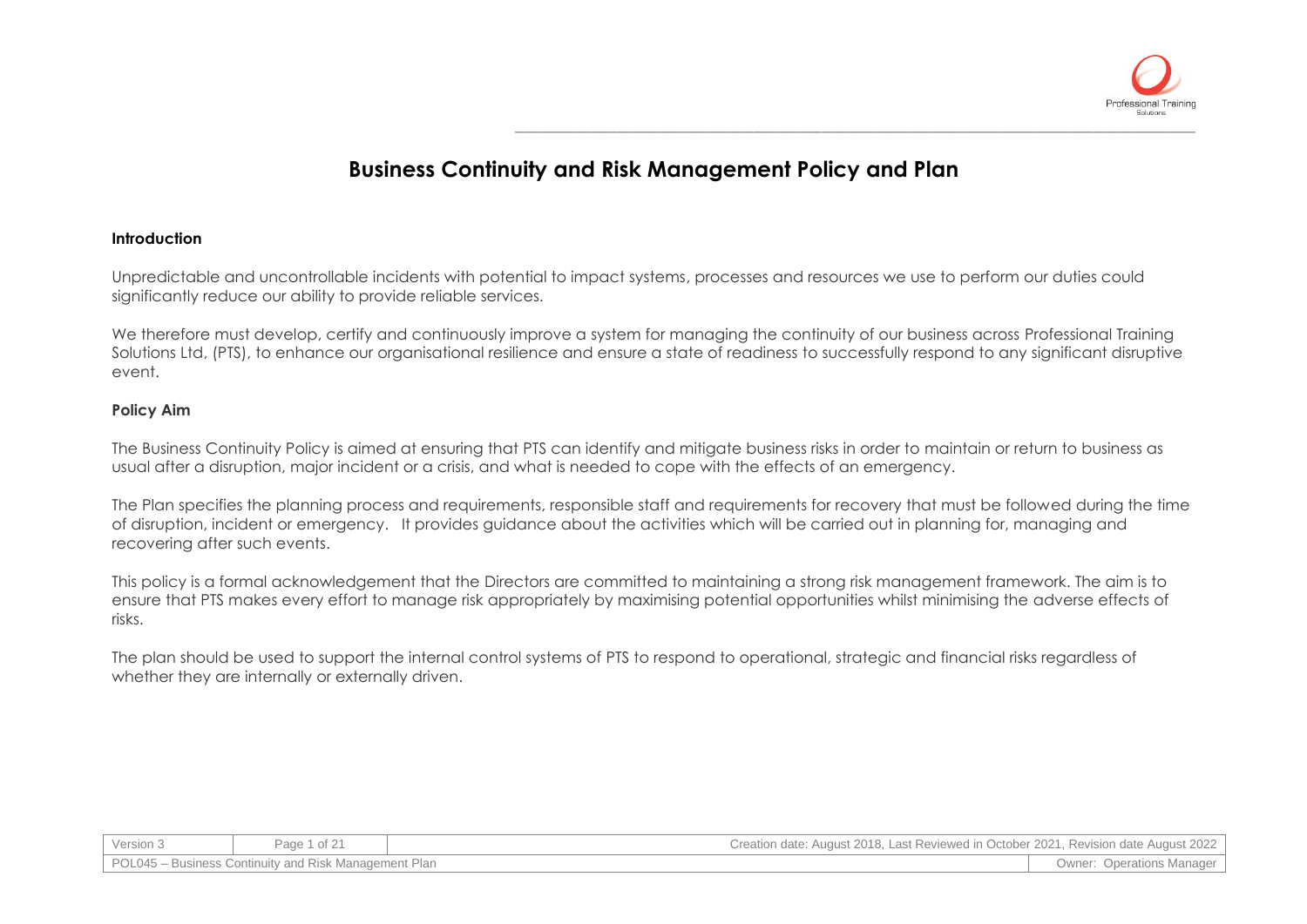

#### **Scope**

The Business Continuity Policy covers all products, services and processes of PTS. The Directors believe that sound risk management is integral to good management and delivery of services. Risk management should form an integral part of PTS's decision-making and be incorporated within strategic and operational planning.

If the delivery of a product is partially or totally outsourced, the responsibility for its continuity remains with PTS. All parties supporting activities on behalf of PTS must have business continuity management arrangements in place which are compliant with the business continuity requirements of PTS. These requirements must be included in documented service level agreements.

#### **Objectives**

- To define and prioritise the critical functions of the business.
- To analyse the emergency risks to the business.
- To detail the agreed response to an emergency.
- To identify key contacts during an emergency.

#### **Responsibilities**

Directors / Senior Managers;

- Approve the Business Continuity and Risk Management Policy and Plan; Manage the organisation and development activities.
- Conduct a regular review of the Business Continuity and Risk Management Policy and Plan.
- Provide leadership for the Policy and Plan and appropriate resources for its execution.
- Ensure risk assessments will be conducted on all new activities and projects.
- Manage third parties to ensure compliance with PTS's Business Continuity and Risk Management Policy and Plan.
- Document Business Continuity Plans as incidents arise.
- Ensure the execution of the Business Continuity plans during exercises and in real incidents and maintain awareness across the business.

| Version 3                                             | Page 2 of 21 | Creation date: August 2018, Last Reviewed in October 2021, Revision date August 2022 |                                  |
|-------------------------------------------------------|--------------|--------------------------------------------------------------------------------------|----------------------------------|
| POL045 – Business Continuity and Risk Management Plan |              |                                                                                      | <b>Owner: Operations Manager</b> |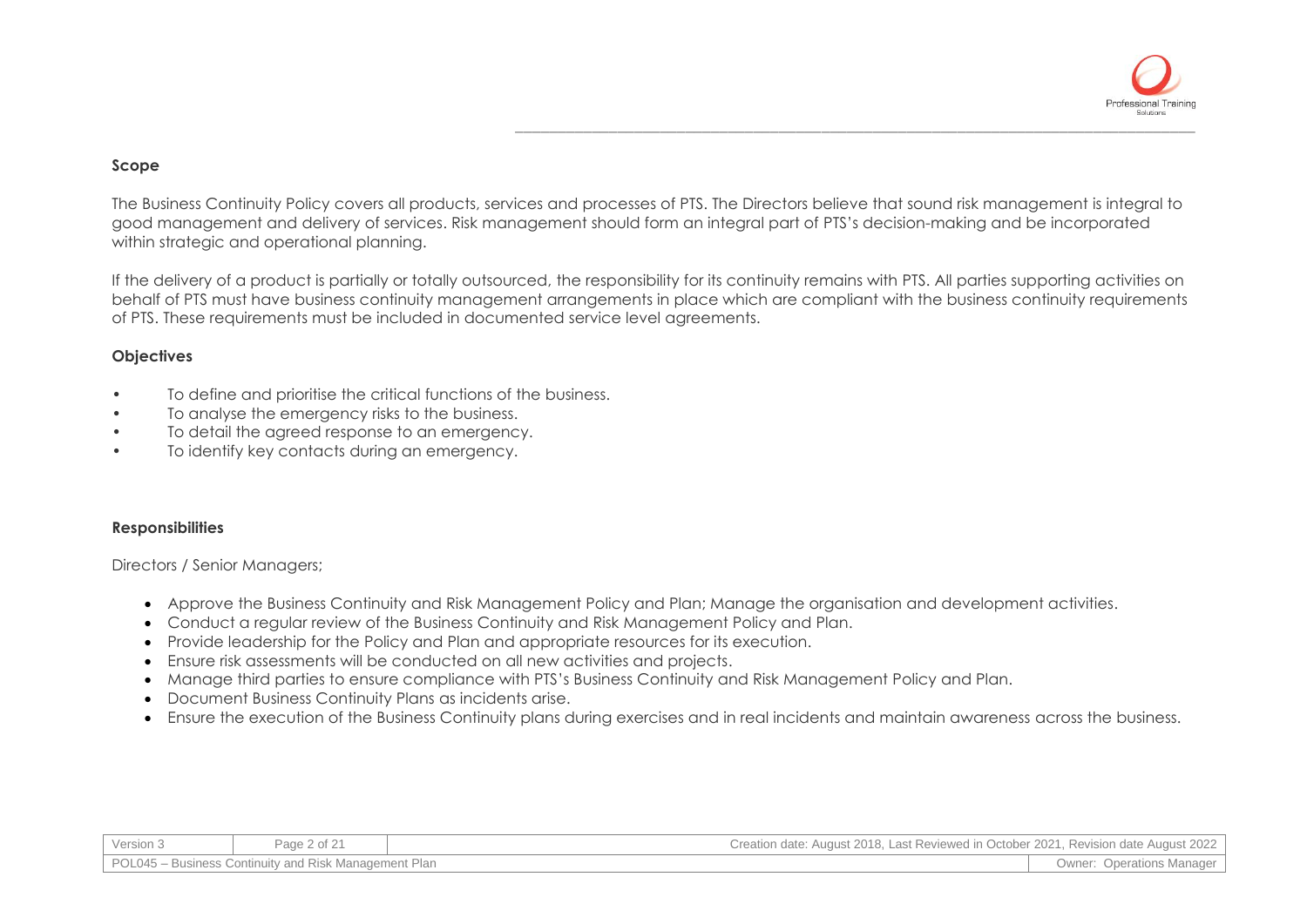

#### Senior Management;

- To ensure that the risk management policy is implemented throughout the organisation.
- To anticipate and consider emerging risks and to keep under review the assessed level of likelihood and impact of existing key risks.
- Provide regular and timely information to the Directors on the status of risks and their mitigation.
- To implement adequate corrective action in responding to significant risks; to learn from previous mistakes and to ensure that crisis management plans are sufficiently robust to cope with high level risk.
- To ensure that a culture of risk management is embedded throughout PTS.
- To set the level of risk appetite for the organisation as a whole and in specific circumstances.
- To communicate PTS's approach to risk and set standards of conduct expected of staff.
- To ensure risk management is included in the development of business plans, budgets and when considering strategic decisions.
- To satisfy itself that less fundamental risks are being actively managed and controlled.

#### All PTS Staff:

- Must familiarise themselves with their roles in the Business Continuity plans and support their preparation and execution during exercises and real incidents.
- Highlight potential risks to management
- Actively participate in training for risk management and carry this through into work role

### PTS Contractors and Third Parties;

- Must review and adhere to the Business continuity guidance set out in this policy.
- Must have business continuity management arrangements in place which are compliant with the business continuity requirements of PTS.
- Must inform PTS immediately of any incidents that occur.
- Must regularly review the business continuity arrangements and supply these to PTS.

Where necessary, external advice is sought to supplement internal expertise.

### **Monitoring and Review**

The Directors will monitor the implementation and effectiveness of this policy with regards to its suitability, adequacy and effectiveness. Any improvements identified will be made as soon as possible.

| Version 3                                             | Page 3 of 21 | Creation date: August 2018, Last Reviewed in October 2021, Revision date August 2022 |                                     |
|-------------------------------------------------------|--------------|--------------------------------------------------------------------------------------|-------------------------------------|
| POL045 – Business Continuity and Risk Management Plan |              |                                                                                      | <b>Operations Manager</b><br>Owner: |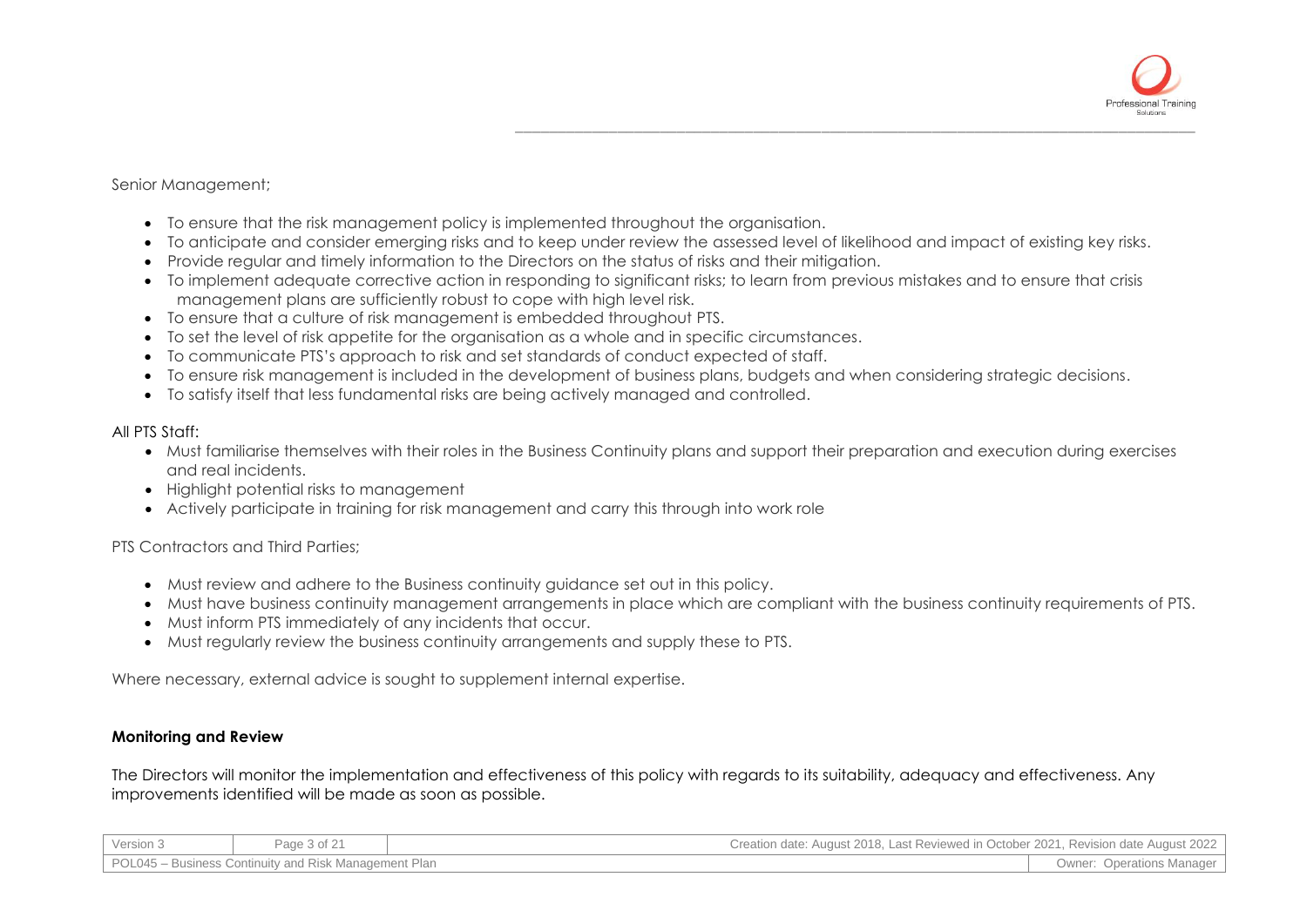

This policy will be reviewed on an annual basis in line with PTS's standards and regulatory criteria. We will also consider any customer feedback, trends from our internal monitoring arrangements, changes in our practices, advice from regulatory authorities and other relevant external agencies as well as changes in legislation.

### **Key/Emergency Contacts**

| Contact                                           | <b>Office Number</b>  | <b>Mobile Number</b> | Role                                               |
|---------------------------------------------------|-----------------------|----------------------|----------------------------------------------------|
| Jackie Denyer                                     | 01252712945           | 07775 732880         | <b>Managing Director</b>                           |
| Neil Hardie                                       | 01252 712945 ext: 707 | 07889 591020         | <b>Finance Director</b>                            |
| Chrissy Payne                                     | 01252 712945 ext: 702 | 07957 594059         | <b>Associate Director -</b><br>Sales and Marketing |
| From 5 <sup>th</sup> January<br>2021<br>Sam Black | 012520712945 ext: tbc | TBC.                 | <b>Associate Director -</b><br>Operations          |
| Ann O'Rourke                                      | 01252 712945 ext: 608 | 07980 528762         | Quality Manager and<br>Safeguarding Lead           |
| Joanna<br>Makarewicz                              | 01252 712945 ext: 605 | 07792 598108         | <b>Training Manager</b>                            |
| Johanna Harding                                   | 01252 712945 ext: 304 | n/a                  | Senior Administrator                               |
| <b>Gary Tarbuck</b>                               | 01252 712945 ext: 301 | 07920 787378         | MIS and Compliance<br>Manager                      |
| <b>ESFA</b>                                       | 0370 000 2288         |                      | <b>Funding Agency</b>                              |

| If you have any suggested changes to this plan, please notify |  |
|---------------------------------------------------------------|--|
| Jackie Denyer, Director                                       |  |

Version 3 Page 4 of 21 Creation date: August 2018, Last Reviewed in October 2021, Revision date August 2022 POL045 – Business Continuity and Risk Management Plan **Contract Contract Contract Contract Contract Continuity and Risk Management Plan**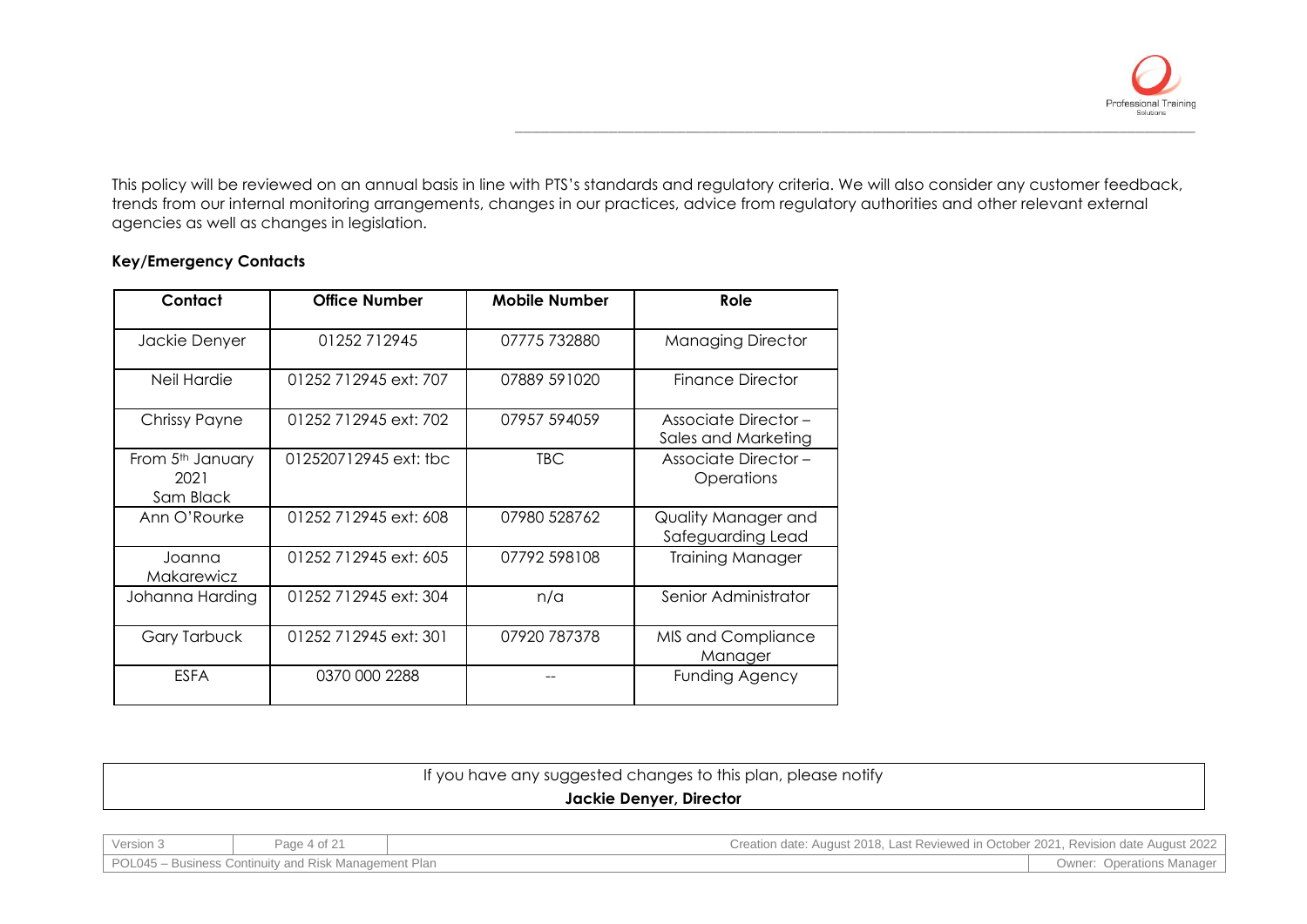

#### **Activation Process**

The decision to activate this plan lies with the directors. This Plan will be activated to manage the response to any incident causing significant disruption to normal service delivery, particularly the delivery of key/time critical activities. Plan activation triggers may include:

- Loss of key people or skills e.g. above normal levels of absenteeism due to illness/injury or other scenarios such as severe weather, changes in service structures, major transport disruption, emergency response duties, or people leaving the organisation.
- Loss of critical systems e.g. ICT network disruption, telephony outage, power outage, utilities disruption or third party supplier disruption.
- Denial of access, or damage to, facilities e.g. loss of a building through fire or flood, an external emergency where emergency service cordon would prevent access for a period of time, utilities failure. You may also require the activation of continuity arrangements in the event of an office move.
- Loss of a key resource such as an external supplier or partner vital to the delivery of a key service or activity.

If the incident is causing significant disruption, an appropriate message should be released to stakeholders/partners detailing:

- What is causing the disruption and the impact
- Action being taken to respond to the incident
- Estimated length of the disruption and return to business as usual

| Version 3                                             | Page 5 of 21 | Creation date: August 2018, Last Reviewed in October 2021, Revision date August 2022 |                                  |
|-------------------------------------------------------|--------------|--------------------------------------------------------------------------------------|----------------------------------|
| POL045 – Business Continuity and Risk Management Plan |              |                                                                                      | <b>Owner: Operations Manager</b> |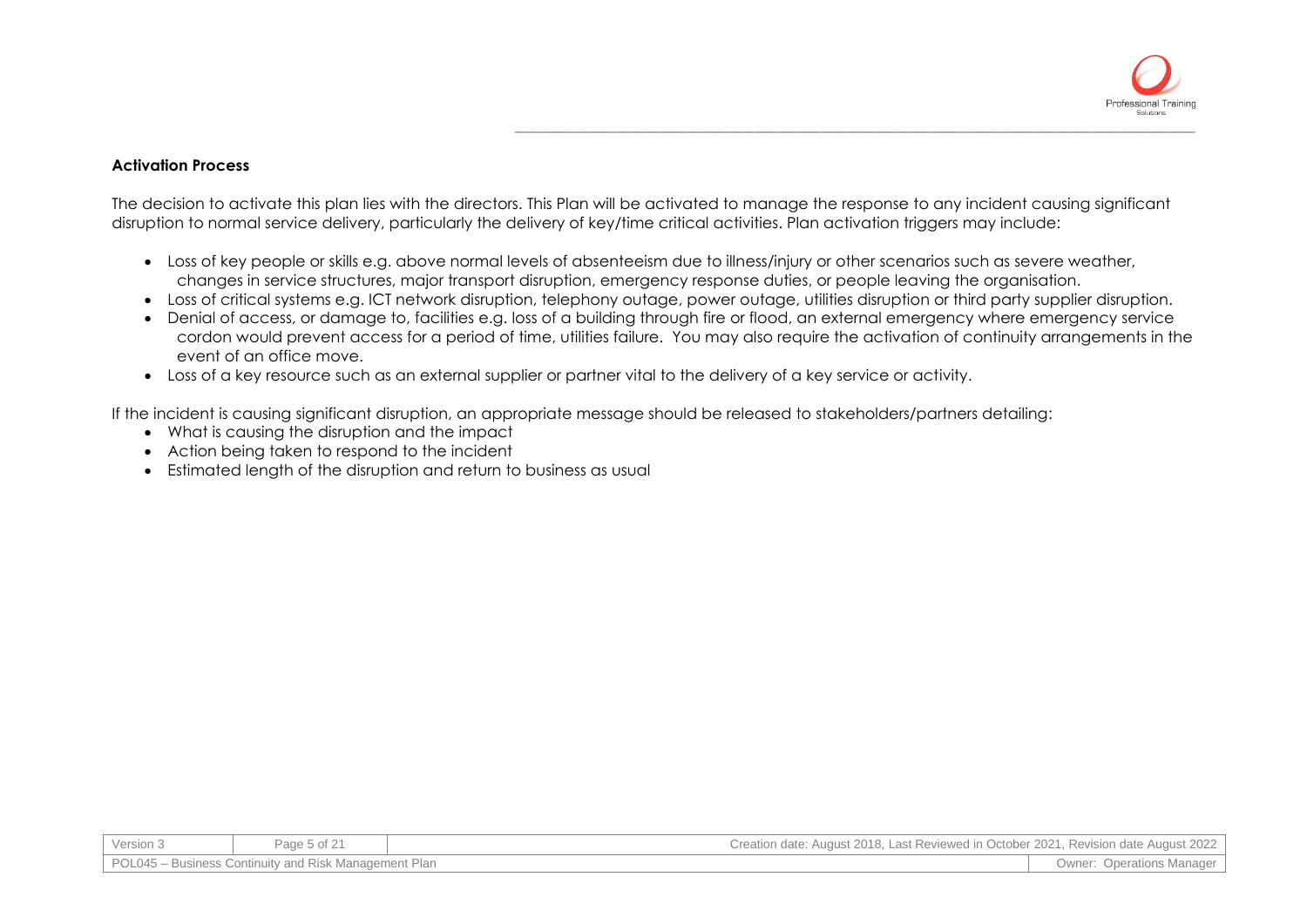

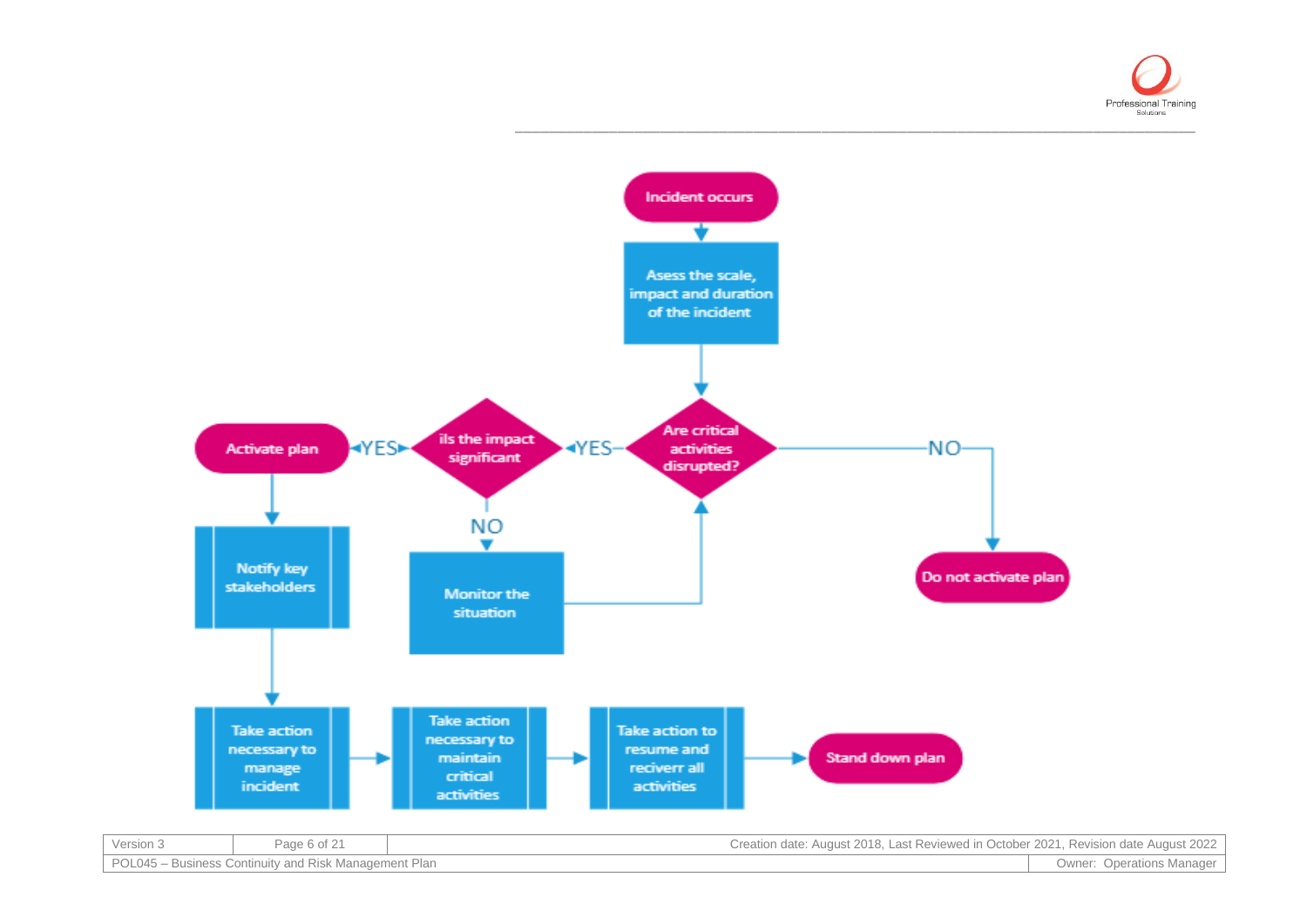

### **Plan Implementation**

In the event of the Business Continuity Plan being activated please complete the Business Continuity Management Log (appendix I)

There are three key stages to follow in the implementation of the business continuity plan;

#### Incident management Phase

- Protect the safety and welfare of staff, visitors and the public
- Protect vital assets e.g. equipment, data, reputation
- Ensure urgent and necessary communication takes place
- Support the Business Continuity phase
- Support the Recovery phase

#### Business Continuity Phase

- To ensure that 'critical activities' are resumed as quickly as possible and/or continue to be delivered during the disruption
- To activate one or more of your business continuity strategies to enable alternative ways of working
- To make best use of potentially limited resources by suspending 'non-critical' activities

#### Recovery Phase

- To return to 'business as usual' as quickly as possible
- To ensure any non-critical activities suspended as part of your business continuity response are recovered within appropriate timescales
- Where the impact of the incident is prolonged, normal operations may need to be delivered under new circumstances e.g. from a different building on a longer-term basis.

| Version 3                                             | Page 7 of 21 | Creation date: August 2018, Last Reviewed in October 2021, Revision date August 2022 |                                  |
|-------------------------------------------------------|--------------|--------------------------------------------------------------------------------------|----------------------------------|
| POL045 - Business Continuity and Risk Management Plan |              |                                                                                      | <b>Owner: Operations Manager</b> |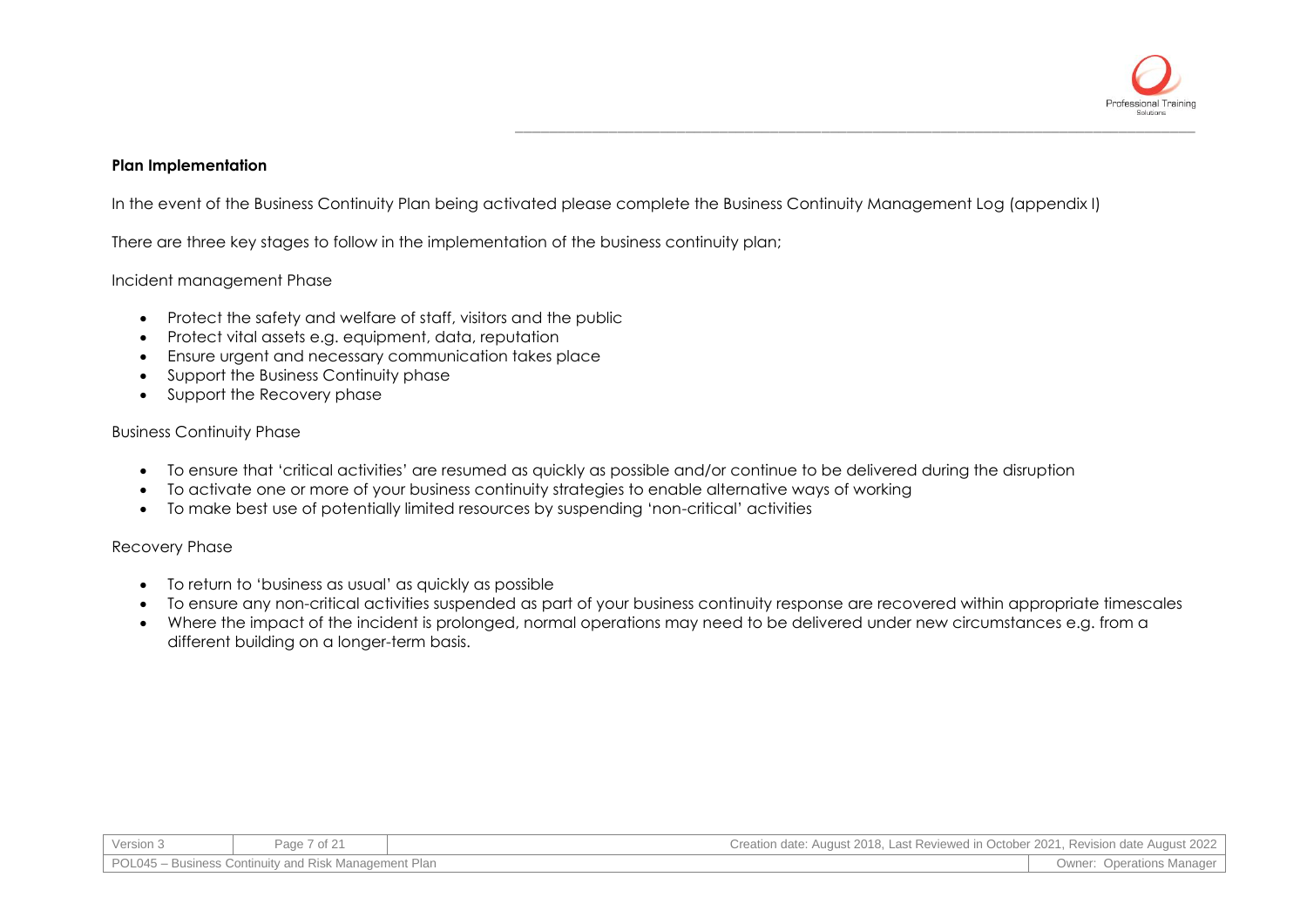

#### **Actions**

The following actions should be considered at each stage;

#### Incident management Phase

- Make a quick initial assessment: Survey the scene/situation
- Assess the impact stakeholders
- Disseminate information
- Call the Emergency Services if needed
- Evacuate the building if necessary
- Nominate individuals to carry out Incident Management roles, as appropriate.
- Ensure a log of key decisions and actions is started and maintained throughout the incident (appendix I)
- Where appropriate, record names and details of any people that may have been injured or affected by the incident as part of your incident record keeping
- Assess the key priorities for the remainder of the working day and take relevant action
- Take action to ensure the health, safety and well-being of stakeholders
- Consider implementing the business continuity strategies that apply, i.e. alternative ways of working, re-location to your recovery site etc to ensure the impact of the disruption is minimised
- Log all expenditure incurred as a result of the incident and seek advice/inform the Insurance Company
- Implement communications to ensure stakeholders are kept informed about what is required of them.
- If the incident is taking place outside of normal working hours, staff may need to be contacted to advise of any alterations to normal working arrangements for the next day

| Version : | Page 8 of $24$                                        | Creation date: August 2018, Last Reviewed in October 2021, Revision date August 2022 |                                  |
|-----------|-------------------------------------------------------|--------------------------------------------------------------------------------------|----------------------------------|
|           | POL045 – Business Continuity and Risk Management Plan |                                                                                      | <b>Owner: Operations Manager</b> |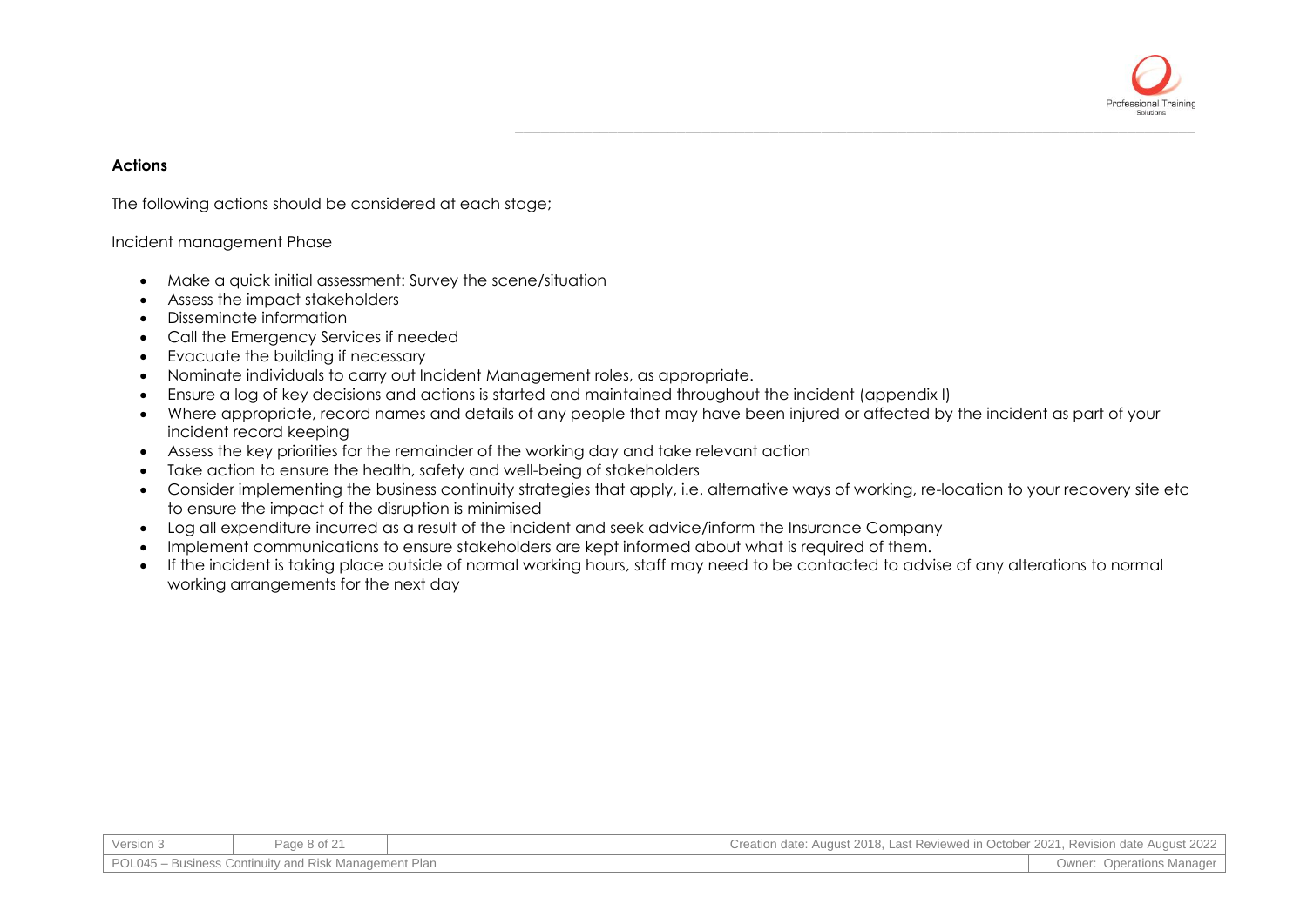

#### Business Continuity Phase

- Take time to understand and evaluate the impact of the incident on 'business as usual' activities by communicating with key stakeholders to gather information
- Plan how critical activities will be maintained, utilising pre-identified or new business continuity strategies
- Identify any other stakeholders who may be required in the business continuity response
- Depending on the incident, additional/specific input in order to drive the recovery of critical activities; this may require the involvement of external partners
- Log all decisions and actions, including what you decide not to do and include your decision-making rationale
- Deliver appropriate communication actions as required
- Log all financial expenditure incurred as a result of the incident
- Ensure methods of communication and messages are developed as appropriate to the needs of your key stakeholders e.g. Learners, Employers, Staff, Partners/Carers, Governors, Suppliers, Local Authority, Central Government Agencies etc

#### Recovery Phase

- Agree and plan the actions required to enable recovery of normal working practises
- Agreed actions should be detailed in an action plan and set against timescales with responsibility for completion clearly indicated
- Continue to record all expenditure incurred as a result of the incident
- Respond to any ongoing and long-term support needs of stakeholders
- Once recovery actions are complete, communicate the return to 'business as usual' to ensure all staff are aware that the Business Continuity Plan is no longer in effect
- Carry out a 'debrief' of the incident with stakeholders where appropriate. Reflect on opportunities for improvement and any lessons identified.
- Review this Business Continuity Plan in light of lessons learned from the incident and the consequent response to it

| Version 3                                             | Page 9 of 2 <sup>4</sup> | Creation date: August 2018. Last Reviewed in October 2021. Revision date August 2022 |                                     |
|-------------------------------------------------------|--------------------------|--------------------------------------------------------------------------------------|-------------------------------------|
| POL045 - Business Continuity and Risk Management Plan |                          |                                                                                      | Owner:<br><b>Operations Manager</b> |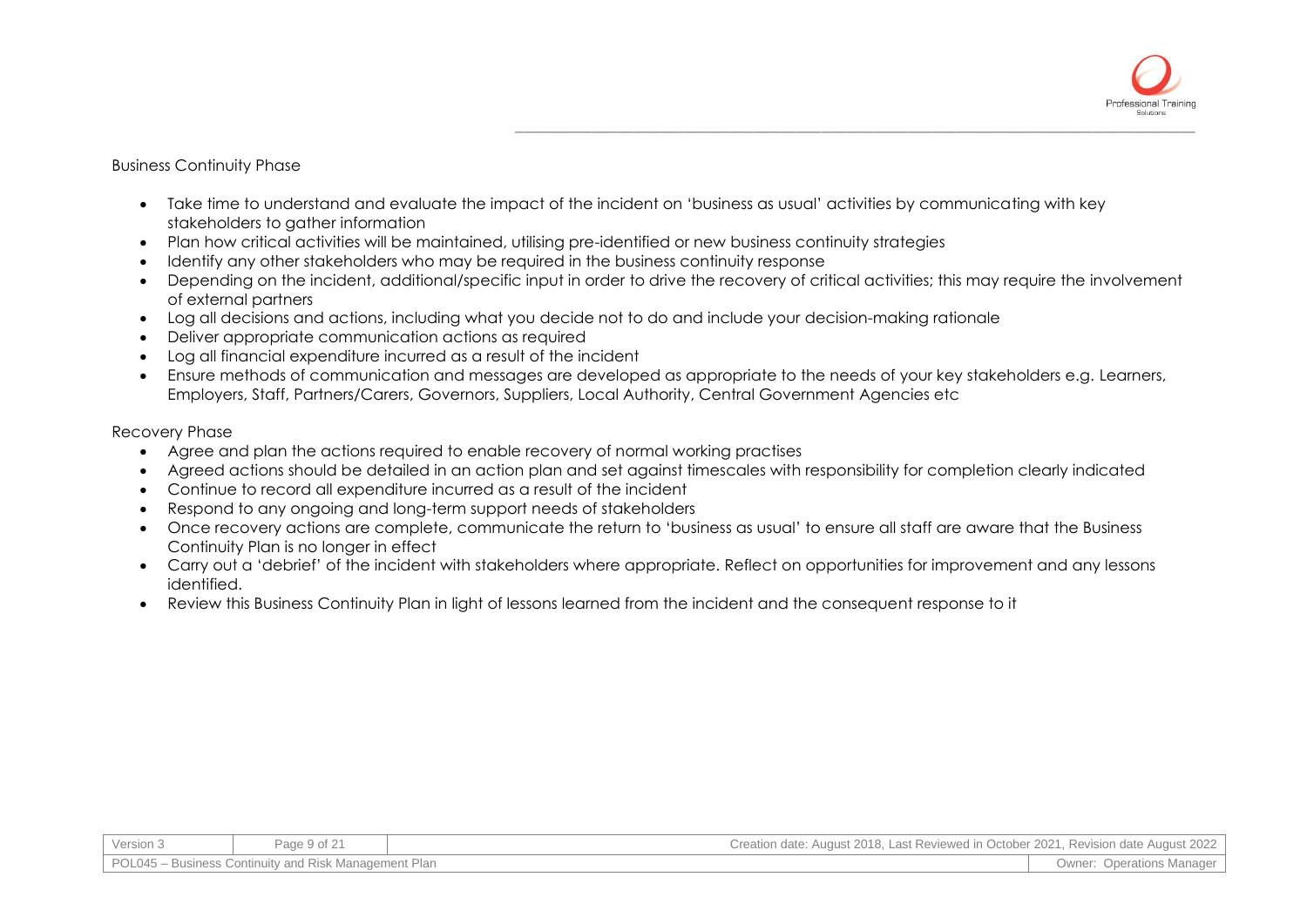

### **Business Continuity Strategies**

Whatever the cause of disruption, the impacts will generally be one or more of the below categories of critical activities:

- Loss of key people or skills e.g. above normal levels of absenteeism due to illness/injury or other scenarios such as severe weather, changes in service structures, major transport disruption, emergency response duties, people leaving the organisation etc
- An Infrastructure incident resulting in the loss of critical systems e.g. ICT network disruption, telephony outage, power outage, utilities disruption, third party supplier disruption etc
- Loss of premises including denial of access, or damage to, facilities e.g. loss of a building through fire or flood, an external emergency where emergency service cordon would prevent access for a period of time, utilities failure etc. You may also require the activation of continuity arrangements in the event of an office move
- Loss of a key resource such as an external supplier or partner vital to the delivery of a key activity

The strategies below outline alternative ways of working designed to maintain our critical activities in the event of a disruption. This enables us to prepare by ensuring alternative ways of working have been agreed, tested and are fit for purpose.

| Type of disruption              | Mitigation                                                                                                                                                                                                                                                                                                                                                                                                                                                                                                                                                                                                                                                                                                                                                                                                                                                                                                                                        |
|---------------------------------|---------------------------------------------------------------------------------------------------------------------------------------------------------------------------------------------------------------------------------------------------------------------------------------------------------------------------------------------------------------------------------------------------------------------------------------------------------------------------------------------------------------------------------------------------------------------------------------------------------------------------------------------------------------------------------------------------------------------------------------------------------------------------------------------------------------------------------------------------------------------------------------------------------------------------------------------------|
| Loss of key people<br>or skills | Skills matrix available to easily identify other competent staff<br>$\bullet$<br>Use of permanent and freelance staff to provide centre resilience<br>$\bullet$<br>Use of agency / temporary staff<br>$\bullet$<br>Multi-skilling/cross training to ensure staff can undertake different roles and responsibilities. This could involve<br>$\bullet$<br>identifying deputies /job shadowing/staff undertaking temporary additional duties<br>Suspend 'non-critical' activities to focus on priorities<br>$\bullet$<br>Alternative ways of working eg. Virtual classrooms to utilise existing resource further<br>$\bullet$<br>Ensuring that the business continuity aspects of staff management are considered in all management arrangements,<br>$\bullet$<br>e.g. managing attendance, job descriptions, contractual requirements etc.<br>Use of expert witnesses and support from employers with specialist training requirements<br>$\bullet$ |
| Infrastructure                  | Ensure lesson plans offer flexible delivery                                                                                                                                                                                                                                                                                                                                                                                                                                                                                                                                                                                                                                                                                                                                                                                                                                                                                                       |

| Version 3                                             | Page 10 of 21 | Creation date: August 2018, Last Reviewed in October 2021, Revision date August 2022 |                                  |
|-------------------------------------------------------|---------------|--------------------------------------------------------------------------------------|----------------------------------|
| POL045 - Business Continuity and Risk Management Plan |               |                                                                                      | <b>Owner: Operations Manager</b> |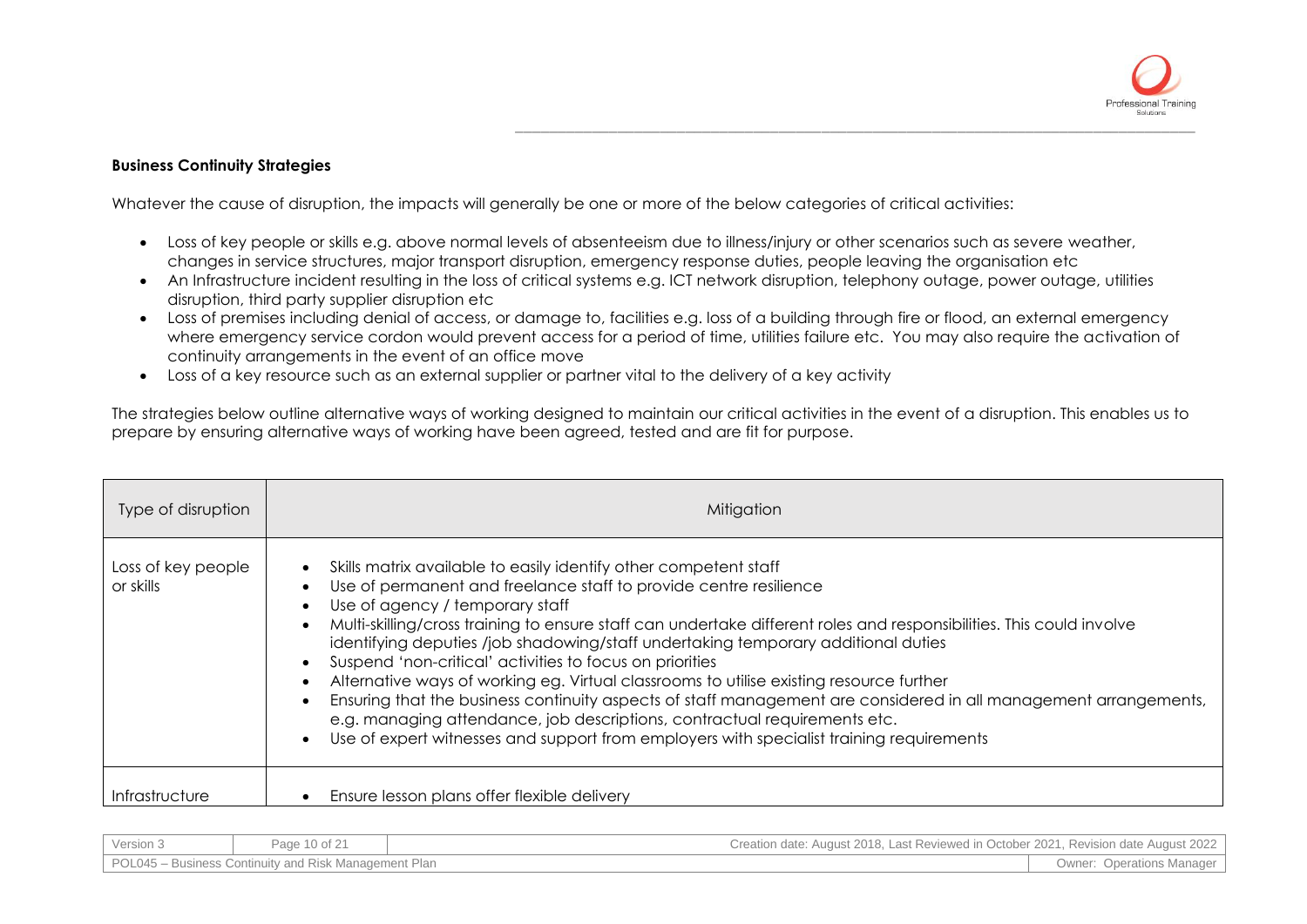

| incident                  | Use a secure external network ie. SharePoint<br>$\bullet$<br>Ensure manual workarounds are available<br>$\bullet$<br>Access to systems should be tested regularly and available outside of the premises<br>$\bullet$<br>Ensure staff have access to the resources required to work from home<br>$\bullet$<br>Phone lines are virtual and can be re-directed<br>$\bullet$                                                                                                                                                                                 |
|---------------------------|----------------------------------------------------------------------------------------------------------------------------------------------------------------------------------------------------------------------------------------------------------------------------------------------------------------------------------------------------------------------------------------------------------------------------------------------------------------------------------------------------------------------------------------------------------|
| Loss of Premises          | Identification of alternative locations, training rooms and facilities<br>$\bullet$<br>Relocation to alnernative PTS office site. Site Locations: Farnham, Surrey; London; Lincolnshire<br>$\bullet$<br>Ensure staff have access to resources to work from home at all times<br>$\bullet$<br>Ensure staff take remote equipment ie. Phones and laptops home every night<br>$\bullet$<br>Mutual agreement with employers to use on-site training facilities<br>$\bullet$<br>Ensure virtual learning offer is live and accessible<br>Flexible lesson plans |
| Loss of a key<br>supplier | Pre-identified alternative suppliers<br>$\bullet$<br>Do not rely on one income / revenue stream, diversify offering<br>$\bullet$<br>Ensuring all external providers have a Business Continuity Plan in place<br>$\bullet$<br>Insurance                                                                                                                                                                                                                                                                                                                   |

| Version 3 | Page 11 of 21                                         | Creation date: August 2018, Last Reviewed in October 2021, Revision date August 2022 |                                  |
|-----------|-------------------------------------------------------|--------------------------------------------------------------------------------------|----------------------------------|
|           | POL045 – Business Continuity and Risk Management Plan |                                                                                      | <b>Owner: Operations Manager</b> |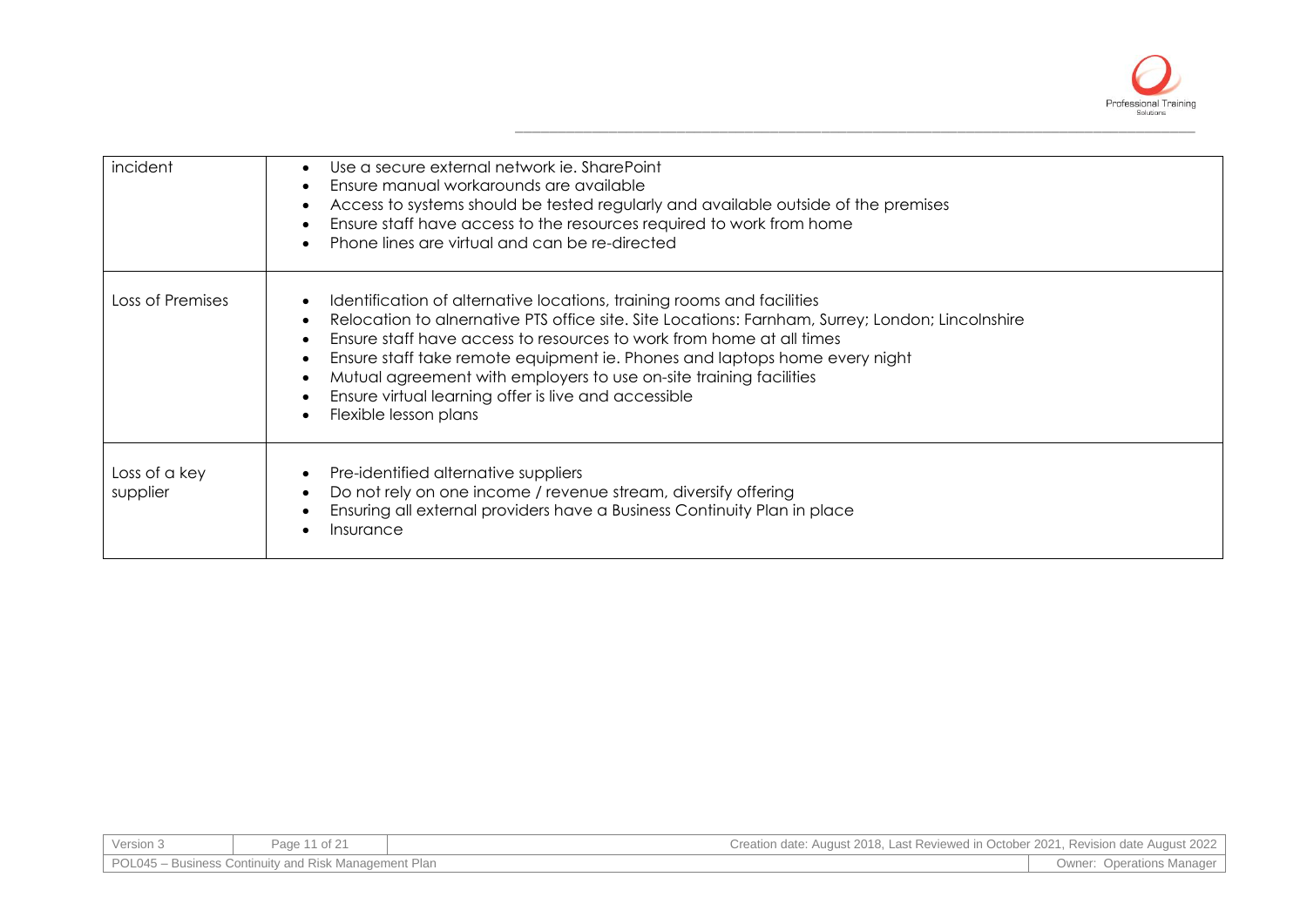

## **Risk Matrix Score**

- **A = HIGH Likelihood and HIGH Impact B = LOW Likelihood and HIGH Impact**
- **C = HIGH Likelihood and LOW Impact** *D = LOW Likelihood and LOW Impact*

| Hazard / Risk          | <b>Impact</b>                                                                                                                                             | <b>Control Measures</b>                                                                                                                                                                                                                                                                                                                                                                                                                                                                                                  | <b>Risk Matrix</b><br>Score |
|------------------------|-----------------------------------------------------------------------------------------------------------------------------------------------------------|--------------------------------------------------------------------------------------------------------------------------------------------------------------------------------------------------------------------------------------------------------------------------------------------------------------------------------------------------------------------------------------------------------------------------------------------------------------------------------------------------------------------------|-----------------------------|
| Flooding               | Documentation lost<br>$\bullet$<br>Office furniture lost<br>$\bullet$<br>No access to IT records<br>$\bullet$<br>or audit files                           | Insurance<br>$\bullet$<br>In Business Centre Agreement<br>$\bullet$<br>Review of off-site (cloud) storage/access of PTS documents (eg, Citrix) for all<br>$\bullet$<br>to work at home/off site.                                                                                                                                                                                                                                                                                                                         | B                           |
| <b>IT Failure</b>      | Cannot do work<br>$\bullet$<br>Cannot access<br>$\bullet$<br>files/databases<br>Cannot access contact<br>$\bullet$<br>details                             | Weekly back up's - back up kept off site<br>$\bullet$<br>Emails can be accessed through the internet on other sites/home<br>$\bullet$<br>Hard copies of all critical documents/data/information kept in a file. Review<br>of off-site (cloud) storage/access of PTS documents (eg, Citrix) for all to work<br>at home/off site.                                                                                                                                                                                          | A                           |
| Loss of<br>electricity | Offices not habitable<br>$\bullet$<br>No phones<br>$\bullet$<br>No IT<br>$\bullet$                                                                        | <b>Business Centre Site Manager contacts</b><br>$\bullet$<br>Ensuring all office-based staff have mobile phones<br>$\bullet$<br>Homeworking policy<br>Absence from Work Policy<br><b>Adverse Weather Policy</b>                                                                                                                                                                                                                                                                                                          | A                           |
| Fire                   | Records Lost<br>$\bullet$<br>Not able to produce<br>$\bullet$<br>records for government<br>audits.<br>Loss of all equipment<br>$\bullet$<br>and resources | Weekly back up of computer - kept off site<br>$\bullet$<br>Annual Risk Assessment of office facilities.<br>$\bullet$<br>Review of fireproof cabinets<br>$\bullet$<br>Comprehensive records of all equipment/costs and resources<br>$\bullet$<br>Must take their laptops home after hours and at the assembly area if they<br>$\bullet$<br>have the equipment near at hand when the evacuation alarm is activated,<br>in order to minimise possible loss of equipment and facilitate business<br>continuity and recovery. | B                           |
| <b>Phone Failure</b>   | <b>Customers and learners</b><br>$\bullet$<br>not able to contact us.                                                                                     | Learners and employers are given mobile contact numbers<br>$\bullet$<br>Process in the event of phone failure for all staff<br>Use of 3CX for phones, which means main office number can be transferred<br>$\bullet$<br>via the internet to another landline or mobile phone.                                                                                                                                                                                                                                            | A                           |
| Adverse                | Staff not able to attend<br>$\bullet$                                                                                                                     | Staff able to work at home<br>$\bullet$                                                                                                                                                                                                                                                                                                                                                                                                                                                                                  |                             |

| Version 3 | Page 12 of 21                                         | Creation date: August 2018, Last Reviewed in October 2021, Revision date August 2022 |
|-----------|-------------------------------------------------------|--------------------------------------------------------------------------------------|
|           | POL045 – Business Continuity and Risk Management Plan | <b>Owner: Operations Manager</b>                                                     |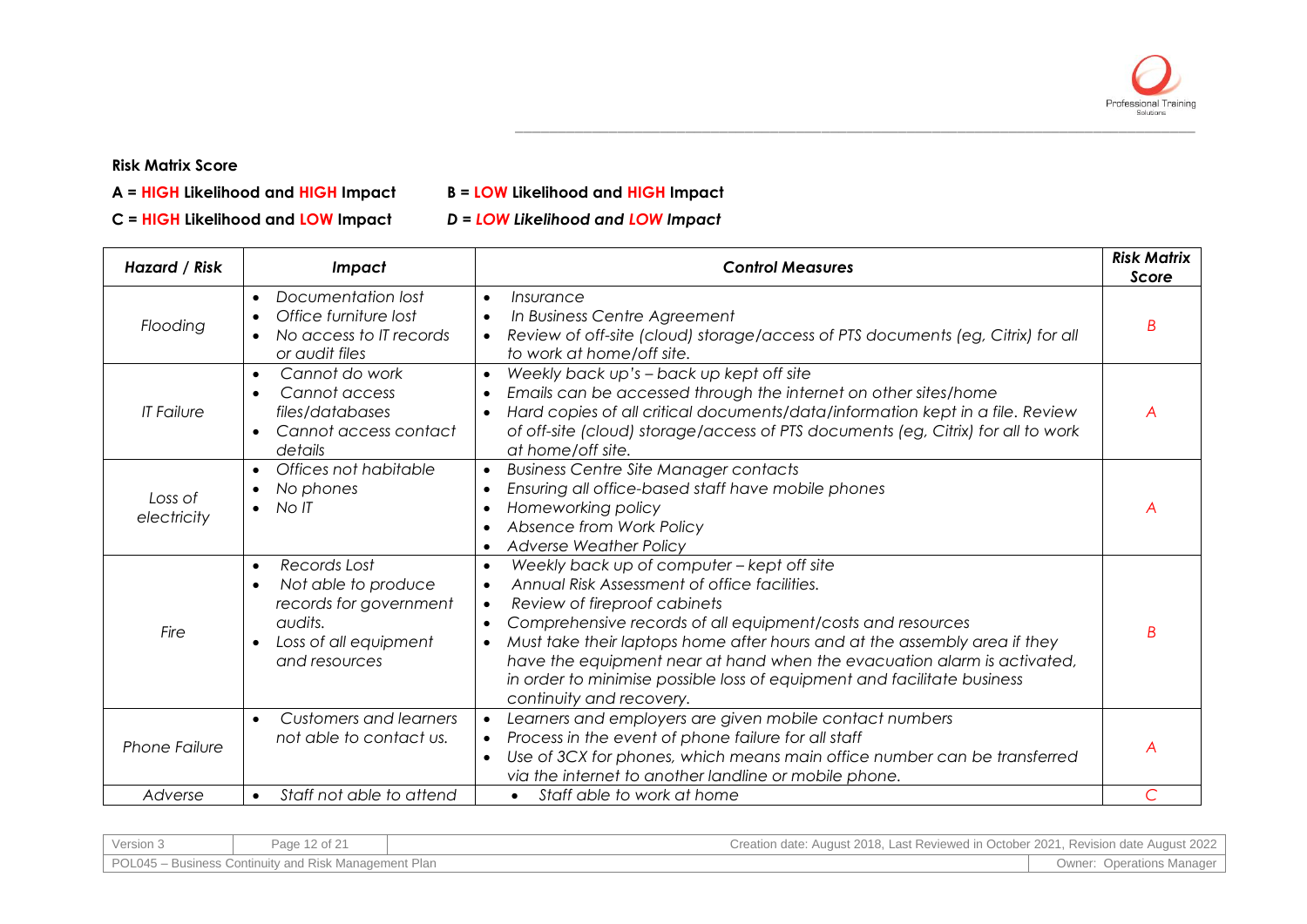

| Weather                                                   | work<br>Learners and tutors<br>$\bullet$<br>cannot attend training<br>Customers cannot<br>$\bullet$<br>contact                                                                                                                                                    | Use of web-based /online contact and mobile phones to work with<br>learners<br>Use of contact via TEAMS and email<br>Use of social media to inform clients of situations<br>Transfer of office phones to mobiles<br>Continual review of updated technology                                                                                                        |   |
|-----------------------------------------------------------|-------------------------------------------------------------------------------------------------------------------------------------------------------------------------------------------------------------------------------------------------------------------|-------------------------------------------------------------------------------------------------------------------------------------------------------------------------------------------------------------------------------------------------------------------------------------------------------------------------------------------------------------------|---|
| Health<br>Pandemic                                        | Staff not being able to<br>$\bullet$<br>attend face to face<br>sessions<br>Office closure<br>Staff illness<br>Leaner illness<br>National lockdown<br>$\bullet$<br>quarantine<br>Learners not continuing<br>$\bullet$<br>learning<br>Financial impact<br>$\bullet$ | Insurance<br>$\bullet$<br>Working paper free<br>Ensure access / ability to work remotely<br>Health and wellness guidance<br>Flexible learning programmes to include accessible and remote options<br>Access to remote and blended learning<br>Testing working at home for access<br>Keeping cloud storage up to date and accessible<br>Use of online e-portfolios | A |
| Restricted<br>access to<br>training rooms /<br>facilities | Cancellation of courses.<br>disruption of learners<br>progression, access to<br>courses or training                                                                                                                                                               | Alternative links with employer sites established<br>$\bullet$<br>Ability and funds available to book - off site premises for delivery<br>Remote / blended learning options available                                                                                                                                                                             |   |
| Damage or loss<br>of coursework /<br>exam papers          | $\bullet$<br>Delays to learner<br>progress, non-<br>compliance with<br>awarding bodies,<br>damage to reputation                                                                                                                                                   | Staff training for handling work<br>$\bullet$<br>Use of an e-portfolio to reduce paper hard copies<br>Fireproof cabinets available for paperwork storage                                                                                                                                                                                                          | B |
| <b>Staff Absence</b>                                      | Delays to learner<br>$\bullet$<br>progress, disruption to<br>business services,<br>financial loss                                                                                                                                                                 | We have a strong resilience in staffing, there are multiplied skilled staff in<br>$\bullet$<br>all areas<br>Cross training<br>Links with consultants and agency staff as a last resort                                                                                                                                                                            | D |
| Removal /<br>unavailability /<br>delay of                 | Delays to enrolments,<br>$\bullet$<br>financial loss                                                                                                                                                                                                              | Diverse training offer does not rely heavily on one specific standard<br>$\bullet$                                                                                                                                                                                                                                                                                | D |

| Version 3 | Page 13 of 21                                         | Creation date: August 2018, Last Reviewed in October 2021, Revision date August 2022 |                                  |
|-----------|-------------------------------------------------------|--------------------------------------------------------------------------------------|----------------------------------|
|           | POL045 – Business Continuity and Risk Management Plan |                                                                                      | <b>Owner: Operations Manager</b> |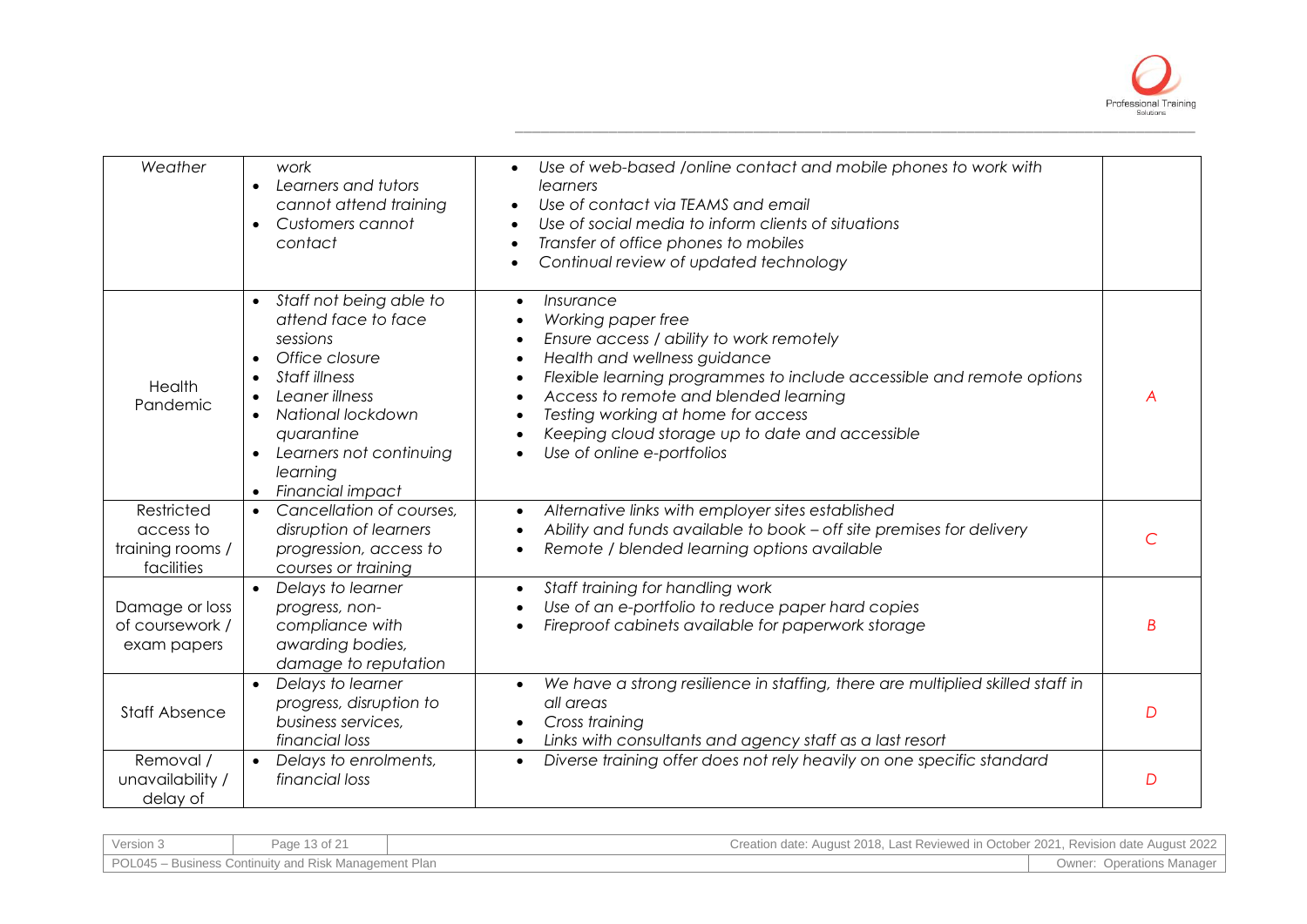

| standards /<br>Change of<br>Funding Band<br>(apprenticeship<br>Loss of | <b>Financial loss</b><br>$\bullet$                                                                                                 | Ensure the business development team are always active<br>$\bullet$                                                                                                                                                                                                                                                                                                                                                                                                                                                                                                                                                                                                                   |   |
|------------------------------------------------------------------------|------------------------------------------------------------------------------------------------------------------------------------|---------------------------------------------------------------------------------------------------------------------------------------------------------------------------------------------------------------------------------------------------------------------------------------------------------------------------------------------------------------------------------------------------------------------------------------------------------------------------------------------------------------------------------------------------------------------------------------------------------------------------------------------------------------------------------------|---|
| employer<br>contracts /<br>Damage to<br>Reputation                     | Risk to future business                                                                                                            | Do not rely on one employer for income<br>$\bullet$<br>Follow employer engagement process to retain employers<br>$\bullet$<br>Continue with a diverse course offer and direct to learner offer<br>$\bullet$<br>Ensure high standards of quality delivery by continuous training<br>$\bullet$                                                                                                                                                                                                                                                                                                                                                                                          | B |
| Loss of funding<br>ie. ROATP fail<br>(Apprenticeship                   | Unable to deliver /<br>$\bullet$<br>continue delivering<br>apprenticeships                                                         | Ensure specialist support available for us to assess readiness to deliver<br>$\bullet$<br>Adhere to quality and monitoring policies<br>Ensure course offer remains diverse and does not rely solely on delivery of<br>apprenticeships<br>Ensure all apprentice work and evidence is always up to date, stored<br>securely on their e-portfolio and learner has full access to this.<br>Work with Ofqual to find suitable alternative providers to continue<br>delivery should it not be possible to resume delivery<br>Ensure a fully operational blended and remote delivery model to ensure<br>$\bullet$<br>continuity of delivery to those in remote locations or unable to travel | B |
| Poor public<br>feedback/<br>ratings                                    | Damage to reputation,<br>$\bullet$<br>financial loss                                                                               | Continue to seek feedback regularly to inform improvements<br>$\bullet$<br>Continue rigorous self-assessment<br>$\bullet$<br>Deal with complaints or concerns promptly<br>$\bullet$<br>Ensure quality monitoring process is followed<br>$\bullet$                                                                                                                                                                                                                                                                                                                                                                                                                                     | C |
| Inadequate<br><b>OFSTED</b>                                            | Damage to reputation,<br>$\bullet$<br>holds/ withdrawals of<br>provision, financial<br>impact, disruption to<br>learner's progress | Ensure Quality compliance measures are rigorously followed and<br>$\bullet$<br>monitored<br>Ensure training and monitoring of delivery standards<br>$\bullet$<br>Ensure processes are compliant and regularly reviewed<br>$\bullet$<br>Ensure manager in place to manage company quality compliance<br>$\bullet$                                                                                                                                                                                                                                                                                                                                                                      | B |
| Learner welfare<br>/ safeguarding<br>incident                          | Damage to reputation<br>risk to health of learner                                                                                  | Ensure all risk assessments are implemented with employers<br>$\bullet$<br>Log all accidents incidents and near misses and investigate thoroughly<br>$\bullet$<br>Designated Safeguarding Lead and back up team members<br>$\bullet$<br>Follow Safeguarding procedure<br>Train staff on up-to-date policies and procedures<br>$\bullet$                                                                                                                                                                                                                                                                                                                                               | B |

| Version 3 | Page 14 of 21                                         | Creation date: August 2018, Last Reviewed in October 2021, Revision date August 2022 |                                  |
|-----------|-------------------------------------------------------|--------------------------------------------------------------------------------------|----------------------------------|
|           | POL045 – Business Continuity and Risk Management Plan |                                                                                      | <b>Owner: Operations Manager</b> |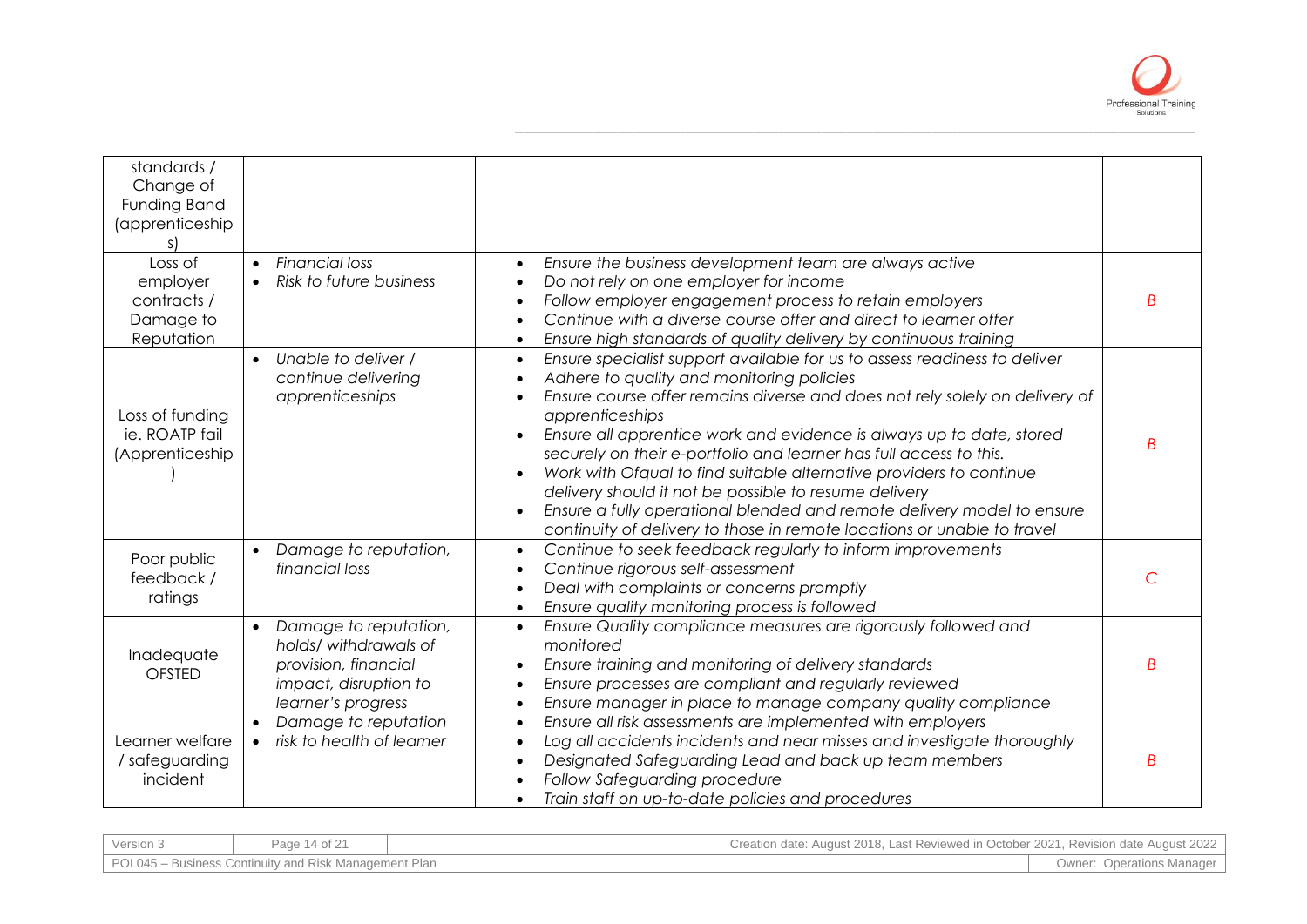

| Disruption to<br>Data / funding<br>returns                                                              | Financial impact, non-<br>$\bullet$<br>compliance issue /<br>contract breach                                  | Ensure multiple staff are trained<br>$\bullet$<br>that a designated manager is on place to manage compliance to<br>$\bullet$<br>contracts and that business systems are in place ie. Pics to support<br>accuracy and ease of process.<br>Follow process to ensure data returns are complete timely.                                                                                                                               |          |
|---------------------------------------------------------------------------------------------------------|---------------------------------------------------------------------------------------------------------------|-----------------------------------------------------------------------------------------------------------------------------------------------------------------------------------------------------------------------------------------------------------------------------------------------------------------------------------------------------------------------------------------------------------------------------------|----------|
| Non-<br>conformance /<br>under<br>performance of<br>contracts                                           | Financial impact, non-<br>$\bullet$<br>compliance issue /<br>contract breach, impact<br>on learner process    | Ensure managers are in place to manage contracts effectively and<br>$\bullet$<br>follow quality process to ensure monthly monitoring meetings are in<br>place                                                                                                                                                                                                                                                                     |          |
| Poor<br>achievement<br>rates                                                                            | Impact on learner<br>$\bullet$<br>progress and<br>achievement, damage<br>to reputation, financial<br>impact   | Ensure initial assessment process is followed rigorously so learners are on<br>$\bullet$<br>appropriate courses<br>Follow delivery models and monitor progress monthly to ensure success.<br>$\bullet$<br>Work closely with employers to support and ensure appropriate training<br>$\bullet$                                                                                                                                     | A        |
| Poor<br>Subcontractor<br>Management /<br>Performance                                                    | Impact on learner<br>$\bullet$<br>achievement<br>Financial impact<br>$\bullet$<br>Ofsted trigger<br>$\bullet$ | Supply Chain manager in place to focus on the management of sub-<br>$\bullet$<br>contractor compliance and performance monitoring<br>Data and quality compliance checks in line with standard PTS<br>$\bullet$<br>compliance checks<br>Supply Chain Strategy and quarterly bulletins to share funding, data and<br>$\bullet$<br>quality compliance regulations                                                                    |          |
| Tutor / Assessor<br><b>Becomes</b><br>Ill/Cannot<br>Attend Training<br>or session on<br>Day of Training | Impact on learner<br>$\bullet$<br>progress<br>Loss of reputation                                              | Keeping appointment calendars up to date and shared with sector<br>$\bullet$<br>delivery teams so appointments can be accessed and covered by other<br>staff members<br>Follow absence reporting policy<br>$\bullet$<br>Keeping lesson plans and associated documents up to date and<br>$\bullet$<br>accessible remotely via Sharepoint or Outlook so other staff member can<br>take lesson                                       | D        |
| Withdrawal<br>from an<br>Awarding<br>Organisation.                                                      | <b>Financial Impact</b><br>$\bullet$<br>Loss of business<br>$\bullet$<br>Disruption to learning<br>$\bullet$  | Should PTS no longer work with an Awarding organisation and decide to move its<br>business elsewhere then all learners registered with that AO would not be<br>disadvantaged and would be either transferred to the new AO or would<br>continue until completion. PTS in all likely instances would make a decision to<br>complete assessments and qualifications under the old AO and start any new<br>learners with the new AO. | $\Gamma$ |

| Version 3 | Page 15 of 21                                         | Creation date: August 2018, Last Reviewed in October 2021, Revision date August 2022 |                                  |
|-----------|-------------------------------------------------------|--------------------------------------------------------------------------------------|----------------------------------|
|           | POL045 – Business Continuity and Risk Management Plan |                                                                                      | <b>Owner: Operations Manager</b> |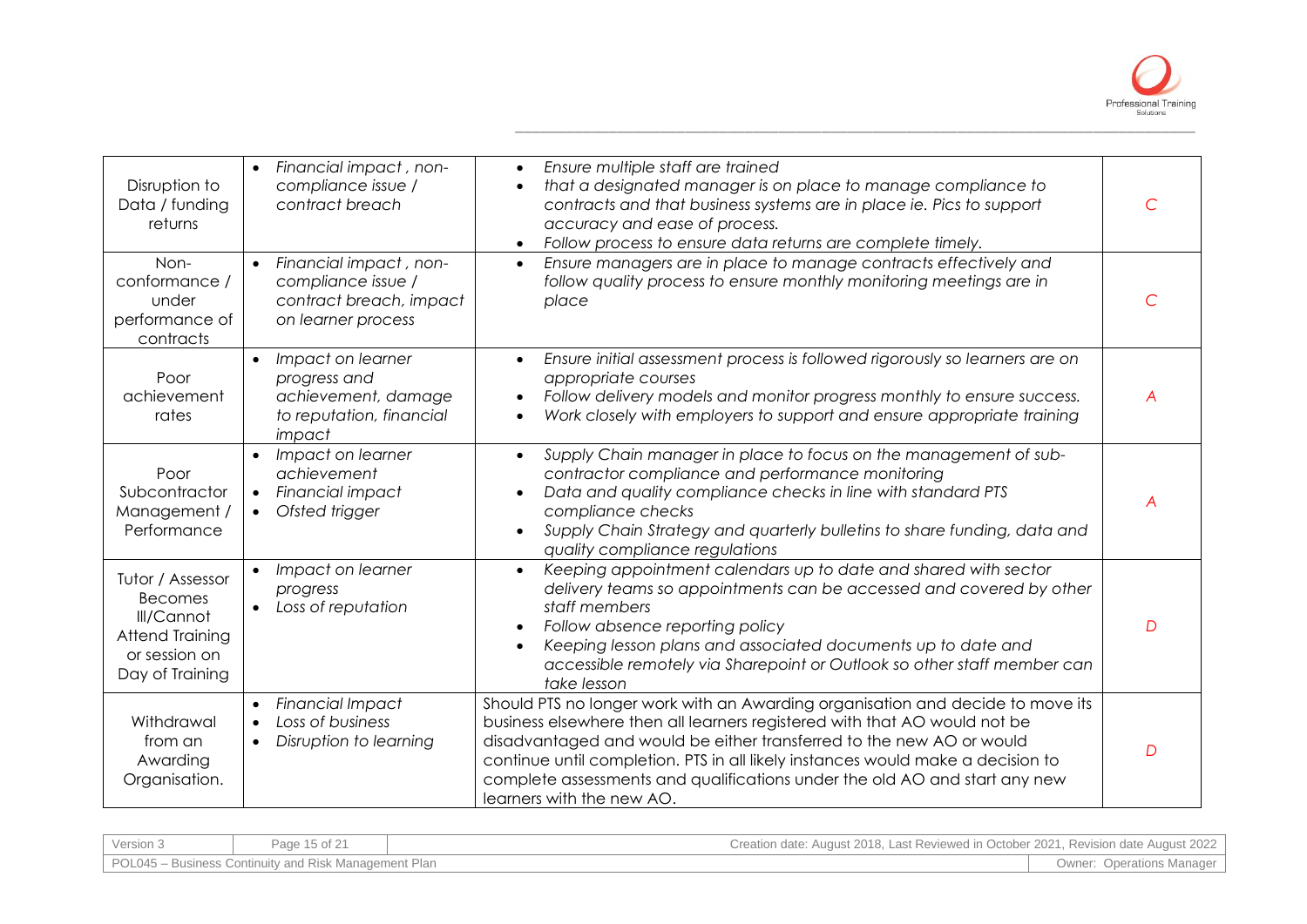

| Fraud or Theft                                                                                              | Loss of Data<br>$\bullet$<br><b>GDPR</b> Breach<br>$\bullet$<br>Impact on reputation<br>$\bullet$<br>Loss of equipment<br>$\bullet$ | Ensure robust cyber security systems are in place and monitored for<br>$\bullet$<br>efficiency<br>Ensure personal data is secured under 2 step security passwords<br>Data is backed up onto a cloud<br>$\bullet$<br>Ensure building premises are adequaetley secured and alarmed when<br>$\bullet$<br>empty and alarm system is monitored by 24/7 security company.<br>Ensure signing in system to verify ID of all persons entering premises and<br>$\bullet$<br>an access security system to prevent access by unauthorised persons. | A |
|-------------------------------------------------------------------------------------------------------------|-------------------------------------------------------------------------------------------------------------------------------------|----------------------------------------------------------------------------------------------------------------------------------------------------------------------------------------------------------------------------------------------------------------------------------------------------------------------------------------------------------------------------------------------------------------------------------------------------------------------------------------------------------------------------------------|---|
| Malfunction of<br>e-portfolio<br>system (loss of<br>access)                                                 | Impact learner progress<br>$\bullet$<br>Loss of data<br>$\bullet$                                                                   | Back up assessment evidence to cloud storage<br>$\bullet$<br>Back up review and contact evidence to cloud<br>$\bullet$<br>Transfer to use of paper portfolio tracking until portfolio up and running or<br>$\bullet$<br>until transfer to another e-portfolio system                                                                                                                                                                                                                                                                   | A |
| Loss of DCS                                                                                                 | Impact on learners<br>waiting for claims<br>Impact on reputation                                                                    | Ensure robust Internal Quality Assurance practices and adherence to the<br>$\bullet$<br>Quality management strategy to minimise errors and ensure consistency<br>of delivery.<br>Ensure administration procedures are defined and followed for<br>registrations, certificate claims, withdrawals, and EPA processes<br>Ensure efficient systems for registering in cohorts and work closely with<br>EQA's to plan sampling in a timely manner                                                                                          | D |
| Environmental<br>(mismanageme<br>nt issues relating<br>to fuel<br>consumption,<br>pollution etc)            | <b>Financial implications</b><br>$\bullet$<br>Environmental<br>$\bullet$<br>implications                                            | Efficiency of planning to reduce need to travel<br>$\bullet$<br>Continuation of blended working and teaching<br>$\bullet$<br>Ensure staff are thoroughly trained and inducted with awareness of PTS<br>$\bullet$<br>policies and procedures regarding safe and efficient use of services, i.e.<br>Electric, water, gas, recycling, etc to minimise waste and promote the<br>reduce, reuse, recycle methodology.                                                                                                                        | С |
| New or<br>changed<br>legislation may<br>invalidate<br>assumptions<br>upon which the<br>activity is<br>based | Impact on business<br>$\bullet$<br>processes<br>Impact on compliance<br>$\bullet$                                                   | Ensure an experienced HR department keeps staff up to date with<br>$\bullet$<br>newest legislations and provides associated documentation and/or<br>training where needed<br>Have a flexible approach to working prioritises in order to adapt quickly<br>and implement changes needed to process or documentation to<br>minimise impact on business function<br>Use data and quality systems that are adaptable and can quickly<br>$\bullet$<br>implement change                                                                      | C |
| Management                                                                                                  | <b>Effect Ofsted grading</b><br>$\bullet$                                                                                           | Monthly board meetings to discuss company performance and<br>$\bullet$                                                                                                                                                                                                                                                                                                                                                                                                                                                                 | C |

| Version 3 | Page 16 of 21                                         | Creation date: August 2018, Last Reviewed in October 2021, Revision date August 2022 |                                  |
|-----------|-------------------------------------------------------|--------------------------------------------------------------------------------------|----------------------------------|
|           | POL045 – Business Continuity and Risk Management Plan |                                                                                      | <b>Owner: Operations Manager</b> |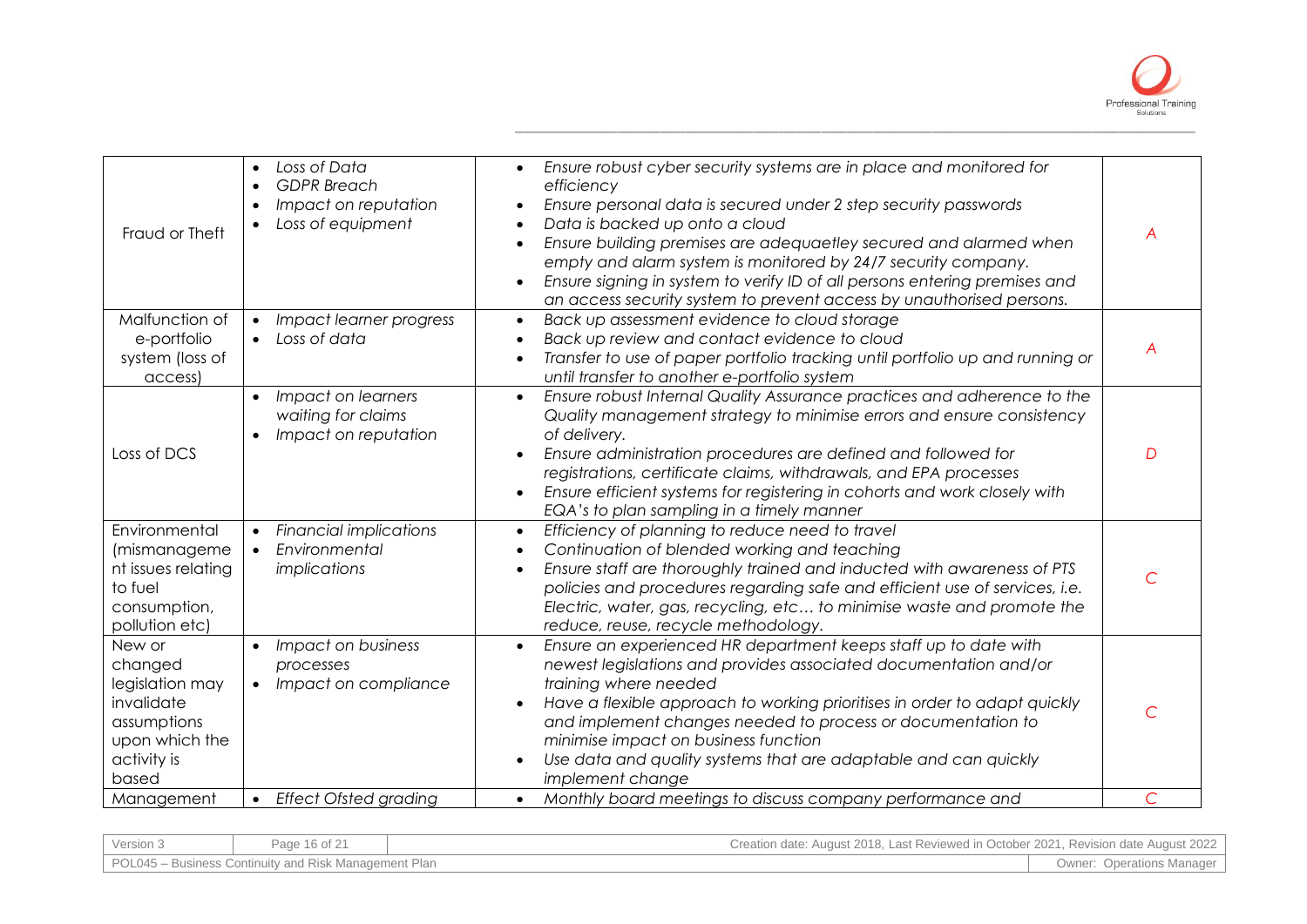

| incompetence<br>/ Poor<br>leadership                                | Impact performance of<br>$\bullet$<br>the business<br>Impact on reputation<br>$\bullet$<br>Impact on staff retention<br>$\bullet$                                              | concerns and successes, taking appropriate and timely action to rectify<br>issues<br>Monthly Management meetings to share successes and concerns to<br>$\bullet$<br>action plan to rectify issues<br>Monthly 1-1's at all staff levels to highlight successes and concerns and<br>ensure robust structure of management and support to implement<br>necessary training and performance management<br>Policies and procedures in place for performance management<br>$\bullet$<br>Share company values and mission statement and remain transparent<br>$\bullet$<br>about the company goals and focuses                                                                           |           |
|---------------------------------------------------------------------|--------------------------------------------------------------------------------------------------------------------------------------------------------------------------------|----------------------------------------------------------------------------------------------------------------------------------------------------------------------------------------------------------------------------------------------------------------------------------------------------------------------------------------------------------------------------------------------------------------------------------------------------------------------------------------------------------------------------------------------------------------------------------------------------------------------------------------------------------------------------------|-----------|
| Inadequate<br>corporate<br>policies                                 | <b>Financial implications</b><br>$\bullet$<br>Loss of business<br>$\bullet$                                                                                                    | Ensure process in place to review policies so they remain fully updated<br>$\bullet$                                                                                                                                                                                                                                                                                                                                                                                                                                                                                                                                                                                             | C         |
| Inadequate<br>adoption of<br>management<br>practices                | <b>Effect Ofsted grading</b><br>$\bullet$<br>Impact performance of<br>$\bullet$<br>the business<br>Impact on reputation<br>$\bullet$<br>Impact on staff retention<br>$\bullet$ | Monthly board meetings to discuss company performance and<br>$\bullet$<br>concerns and successes, taking appropriate and timely action to rectify<br>issues<br>Monthly Management meetings to share successes and concerns to<br>action plan to rectify issues<br>Monthly 1-1's at all staff levels to highlight successes and concerns and<br>$\bullet$<br>ensure robust structure of management and support to implement<br>necessary training and performance management<br>Policies and procedures in place for performance management<br>$\bullet$<br>Share company values and mission statement and remain transparent<br>$\bullet$<br>about the company goals and focuses | $\subset$ |
| Key personnel<br>have<br>inadequate<br>authority to fulfil<br>roles | Impact on business<br>function<br>Impact on staff retention<br>$\bullet$<br>Impact on staff moral<br>$\bullet$<br>Loss of finance<br>$\bullet$                                 | Ensure during induction that scope of role is identified, and authority<br>given to access systems, policies and procedures needed in order to fulfil<br>their job role<br>Ensure at least one other person has sight of that person's role and can<br>access their files and work schedule in their absence<br>Review at 1-1's with manager the job role specification and any<br>changes in role and ensure suitable authority is established and<br>management hierarchy                                                                                                                                                                                                      | B         |
| Poor staff<br>selection                                             | Impact on learning for<br>$\bullet$<br>learners                                                                                                                                | Use of Talos or other professional recruitment software to ensure CV's.<br>$\bullet$<br>certificates and experience are thoroughly vetted against the Job                                                                                                                                                                                                                                                                                                                                                                                                                                                                                                                        | Β         |

| Version 3                                             | Page 17 of 21 | Creation date: August 2018, Last Reviewed in October 2021, Revision date August 2022 |  |
|-------------------------------------------------------|---------------|--------------------------------------------------------------------------------------|--|
| POL045 – Business Continuity and Risk Management Plan |               | <b>Owner: Operations Manager</b>                                                     |  |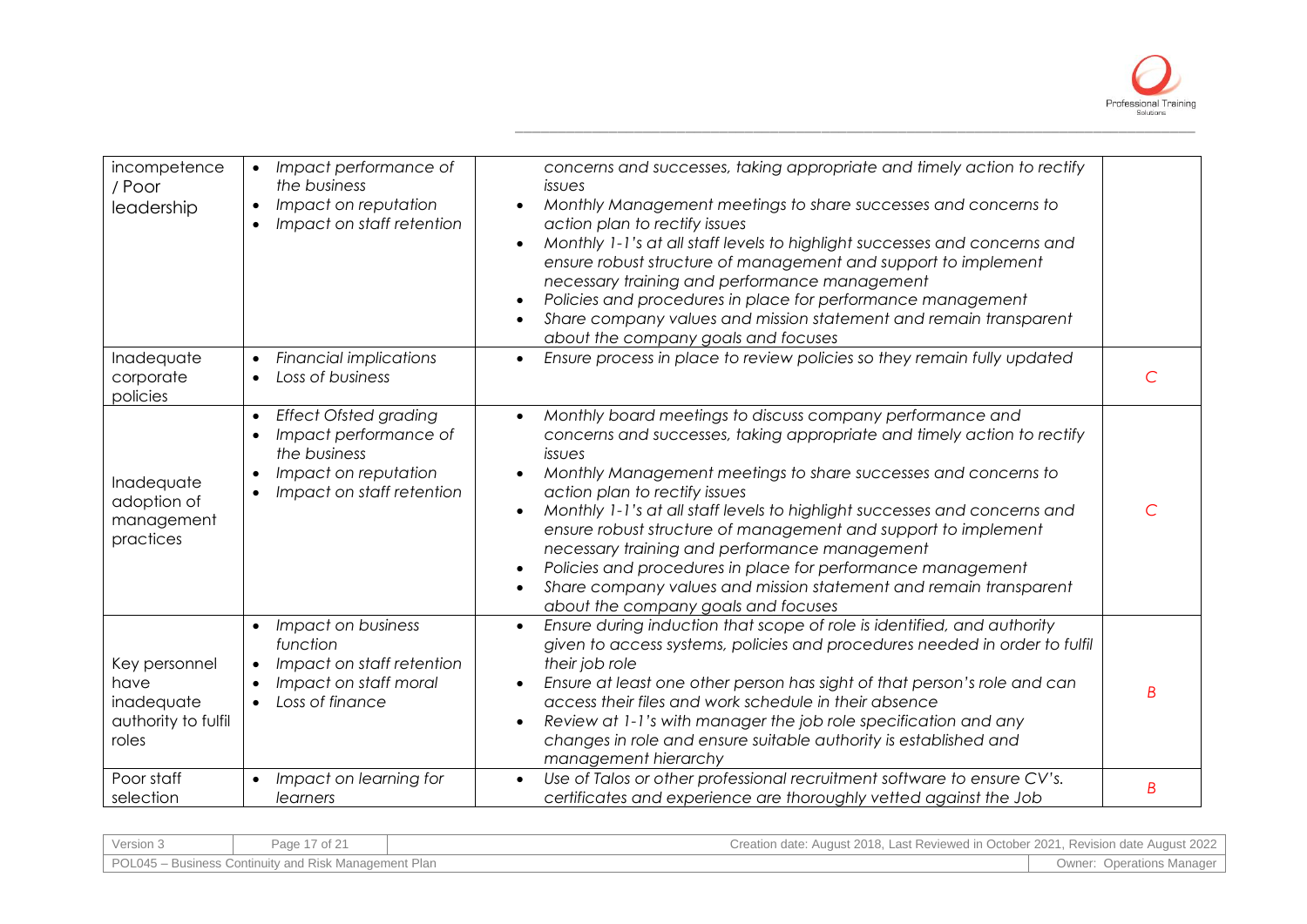

| procedures                                            | Impact on business<br>$\bullet$<br>function<br>Inability to meet<br>contract requirements                                               | Description<br>Ensure recruiting staff are suitably trained and competent to access<br>$\bullet$<br>suitability of candidates<br>Ensure robust induction process and probationary monitoring to establish<br>$\bullet$<br>areas of concern and action appropriately                                                                                                                           |  |
|-------------------------------------------------------|-----------------------------------------------------------------------------------------------------------------------------------------|-----------------------------------------------------------------------------------------------------------------------------------------------------------------------------------------------------------------------------------------------------------------------------------------------------------------------------------------------------------------------------------------------|--|
| Lack of clarity<br>over roles and<br>responsibilities | Staff discontent and<br>$\bullet$<br>confusion<br>Impact on business<br>$\bullet$<br>function<br>Impact on staff retention<br>$\bullet$ | Organisational chart showing a clear hierarchy of roles and<br>management<br>Accurate Job descriptions detailing roles and responsibilities and scope<br>$\bullet$<br>of role to be issued at interview and agreed upon job offer<br>Review system in place to review job descriptions to ensure roles and<br>$\bullet$<br>responsibilities are accurately reflective of the job requirements |  |
| War and<br>disorder                                   | Infrastructure breakdown<br>$\bullet$<br>Financial loss<br>Staff loss<br>$\bullet$<br><b>Staff unrest</b>                               | Remain up to date with government guidance on national crisis alerts<br>$\bullet$<br>and reactions<br>Structure the business financially to allow contingency to weather<br>$\bullet$<br>financial unrest and loss of cash flow.                                                                                                                                                              |  |
| Failure of<br>company/<br>Company<br>collapse         | Inability to deliver<br>$\bullet$<br>training<br>Loss of staff workforce                                                                | Plan in place to transfer learners to other providers for continuity of training<br>delivery<br>Work with employers and to aid transition                                                                                                                                                                                                                                                     |  |

I. A Denjer

| Version 3                                             | Page 18 of 21 | Creation date: August 2018, Last Reviewed in October 2021, Revision date August 2022 |                                  |
|-------------------------------------------------------|---------------|--------------------------------------------------------------------------------------|----------------------------------|
| POL045 – Business Continuity and Risk Management Plan |               |                                                                                      | <b>Owner: Operations Manager</b> |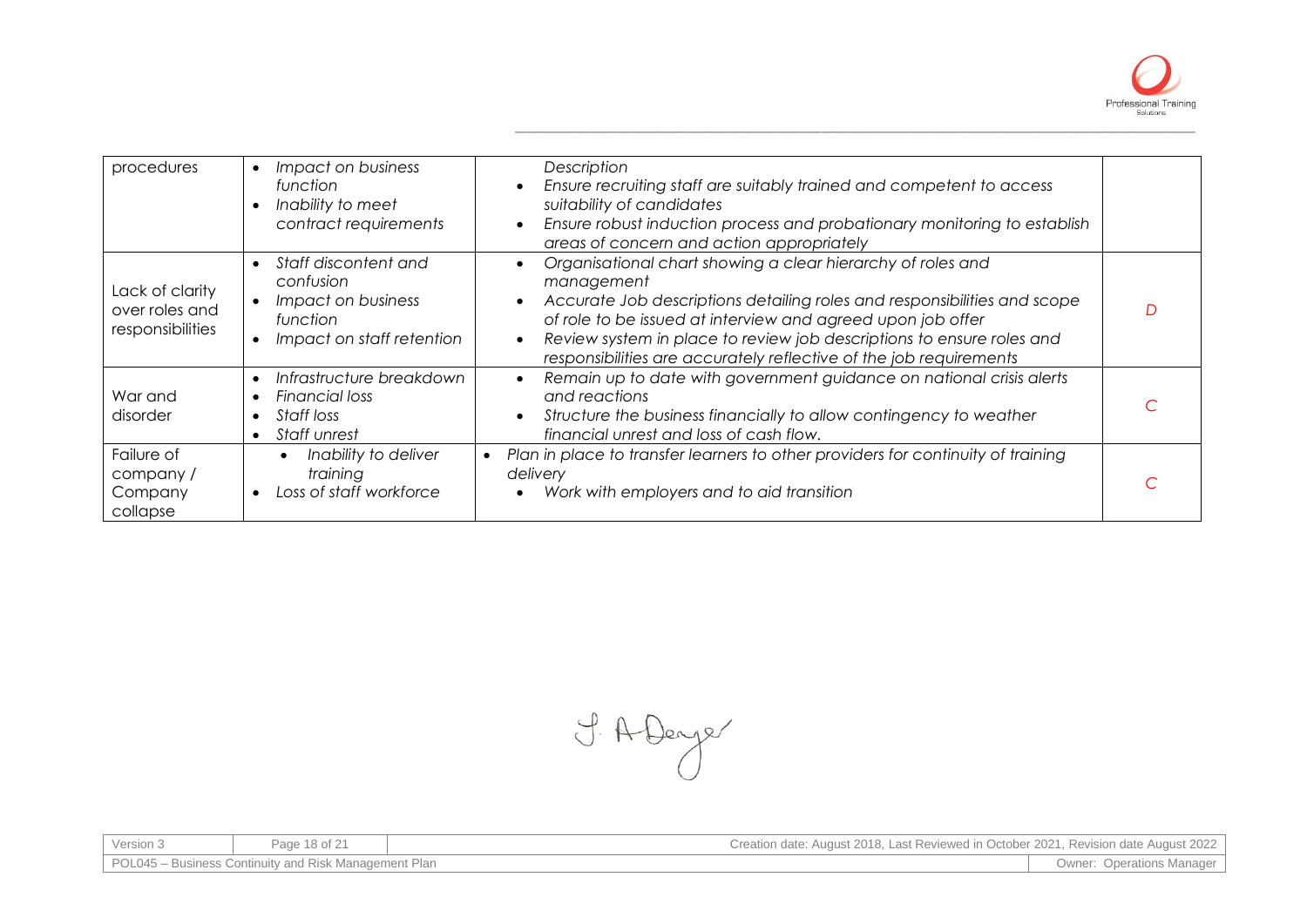

*Emergency Response Checklist For use during an emergency*

\_\_\_\_\_\_\_\_\_\_\_\_\_\_\_\_\_\_\_\_\_\_\_\_\_\_\_\_\_\_\_\_\_\_\_\_\_\_\_\_\_\_\_\_\_\_\_\_\_\_\_\_\_\_\_\_\_\_\_\_\_\_\_\_\_\_\_\_\_\_\_\_\_\_\_\_\_\_\_\_

- *Start a log of actions taken:*
- *Liaise with Emergency Services:*
- *Identify any damage:*
- *Identify Functions disrupted:*
- *Convene your Response / Recovery Team:*
- *Provide information to staff:*
- *Decide on course of action:*

| Version 3                                             | Page 19 of 21 | Creation date: August 2018. Last Reviewed in October 2021. Revision date August 2022 |                                  |
|-------------------------------------------------------|---------------|--------------------------------------------------------------------------------------|----------------------------------|
| POL045 – Business Continuity and Risk Management Plan |               |                                                                                      | <b>Owner: Operations Manager</b> |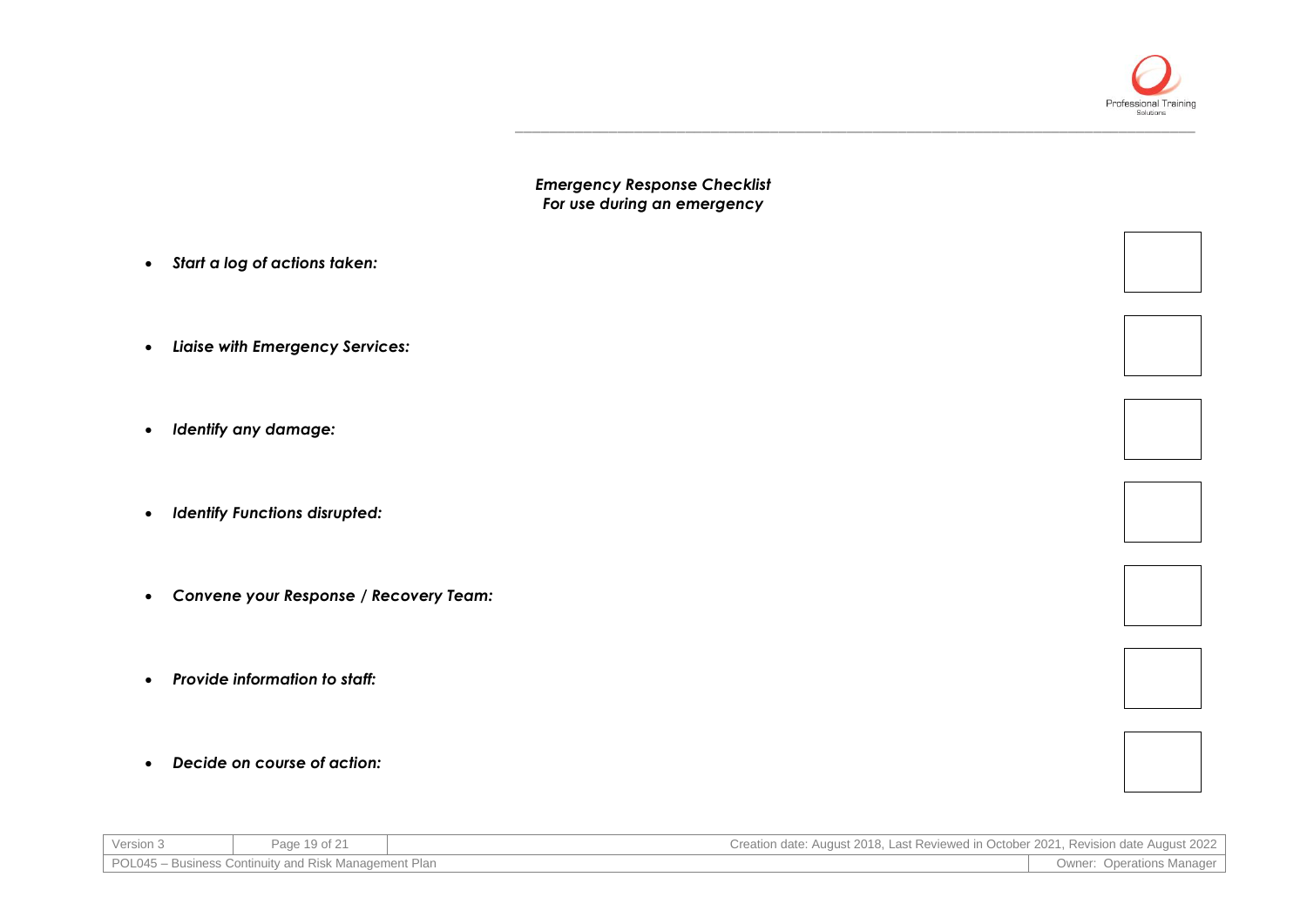

\_\_\_\_\_\_\_\_\_\_\_\_\_\_\_\_\_\_\_\_\_\_\_\_\_\_\_\_\_\_\_\_\_\_\_\_\_\_\_\_\_\_\_\_\_\_\_\_\_\_\_\_\_\_\_\_\_\_\_\_\_\_\_\_\_\_\_\_\_\_\_\_\_\_\_\_\_\_\_\_

- *Communicate decisions to staff and business partners:*
- *Provide public information to maintain reputation and business:*
- *Arrange a Debrief:*
- *Review Business Continuity Plan:*

| Version 3                                             | Page 20 of 21 | Creation date: August 2018, Last Reviewed in October 2021, Revision date August 2022 |                                  |
|-------------------------------------------------------|---------------|--------------------------------------------------------------------------------------|----------------------------------|
| POL045 – Business Continuity and Risk Management Plan |               |                                                                                      | <b>Owner: Operations Manager</b> |